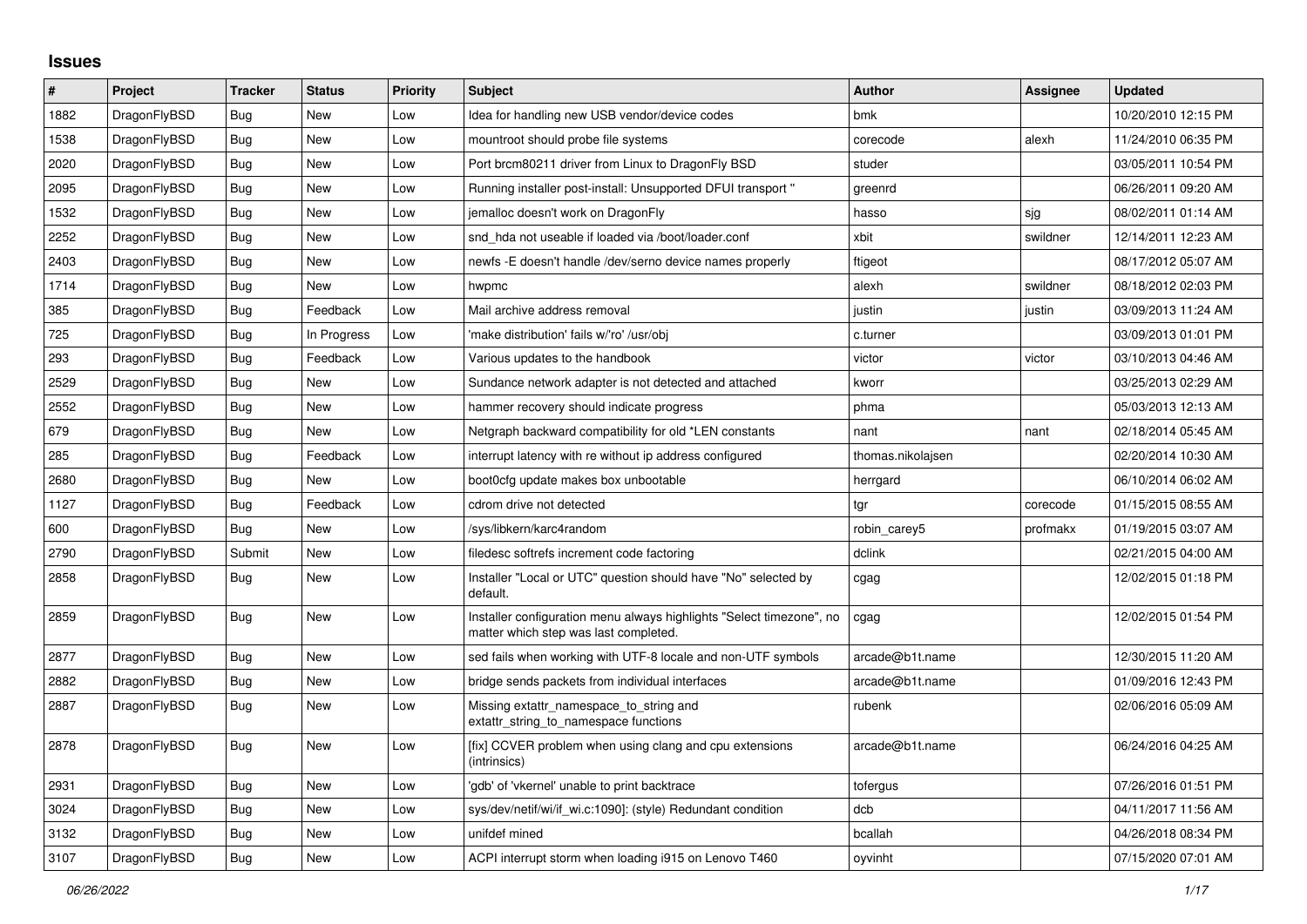| $\sharp$ | Project      | <b>Tracker</b> | <b>Status</b> | <b>Priority</b> | Subject                                                                                                                                                                                           | Author             | Assignee | <b>Updated</b>      |
|----------|--------------|----------------|---------------|-----------------|---------------------------------------------------------------------------------------------------------------------------------------------------------------------------------------------------|--------------------|----------|---------------------|
| 3228     | DragonFlyBSD | <b>Bug</b>     | New           | Low             | pfi kif unref: state refcount $\leq$ 0 in dmesg                                                                                                                                                   | justin             |          | 03/05/2021 06:39 AM |
| 1148     | DragonFlyBSD | Bug            | In Progress   | Low             | BCM4311 wireless network adapter detected but not functional                                                                                                                                      | archimedes.gaviola |          | 05/11/2021 04:00 AM |
| 1313     | DragonFlyBSD | <b>Bug</b>     | New           | Low             | Signal code in kernel needs major overhaul (signal queues,<br>si code, si addr)                                                                                                                   | hasso              |          | 05/11/2021 04:00 AM |
| 1428     | DragonFlyBSD | Bug            | Feedback      | Low             | POSIX.1e implementation is too old                                                                                                                                                                | hasso              | tuxillo  | 05/11/2021 04:00 AM |
| 2631     | DragonFlyBSD | <b>Bug</b>     | In Progress   | Low             | Verify library versioning current with full package build and switch it<br>on (after publishing packages)                                                                                         | tuxillo            |          | 05/11/2021 04:06 AM |
| 2636     | DragonFlyBSD | Bug            | Feedback      | Low             | Add -x flag to iostat (a la solaris)                                                                                                                                                              | tuxillo            |          | 05/11/2021 04:07 AM |
| 2675     | DragonFlyBSD | <b>Bug</b>     | <b>New</b>    | Low             | Ultimate N WiFi Link 5300 get iwn intr: fatal firmware error on 5GHz                                                                                                                              | revuwa             |          | 05/11/2021 04:07 AM |
| 2721     | DragonFlyBSD | Submit         | Feedback      | Low             | Some few zalloc calls to objcache ones replacements                                                                                                                                               | dclink             | tuxillo  | 05/11/2021 04:08 AM |
| 3101     | DragonFlyBSD | <b>Bug</b>     | New           | Low             | PFI CGI install not working in dragonflybsd 5.0.1 USB install                                                                                                                                     | bnegre82           |          | 05/11/2021 04:14 AM |
| 2797     | DragonFlyBSD | <b>Bug</b>     | In Progress   | Low             | vkernels with & without machdep.pmap mmu optimize                                                                                                                                                 | yellowrabbit2010   |          | 11/27/2021 08:06 AM |
| 1819     | DragonFlyBSD | <b>Bug</b>     | In Progress   | Low             | truss - Major revamping task list                                                                                                                                                                 | tuxillo            | tuxillo  | 11/27/2021 08:45 AM |
| 1947     | DragonFlyBSD | <b>Bug</b>     | <b>New</b>    | Low             | GA-880GM-UD2H (rev. 1.3) AHCI fails to detect disks at the end of<br>the RAID controller                                                                                                          | eocallaghan        |          | 11/27/2021 08:46 AM |
| 3311     | DragonFlyBSD | Bug            | New           | Low             | TrueCrypt support may cause kernel crash                                                                                                                                                          | arcade@b1t.name    |          | 04/29/2022 06:19 AM |
| 1982     | DragonFlyBSD | <b>Bug</b>     | New           | Low             | There is no linuxulator on x86-64                                                                                                                                                                 | herrgard           |          | 05/31/2022 02:25 PM |
| 1861     | DragonFlyBSD | Bug            | <b>New</b>    | Normal          | panic via kprintf (lockmgr called in a hard section)                                                                                                                                              | vsrinivas          |          | 10/11/2010 12:56 AM |
| 1786     | DragonFlyBSD | <b>Bug</b>     | New           | Normal          | Calling NULL function pointer initiates panic loop                                                                                                                                                | sjg                |          | 10/11/2010 05:28 PM |
| 1907     | DragonFlyBSD | <b>Bug</b>     | New           | Normal          | Hammer crash in hammer_flusher_flush()                                                                                                                                                            | swildner           |          | 11/11/2010 05:07 AM |
| 1913     | DragonFlyBSD | Bug            | New           | Normal          | panic: assertion: ip->flush_state != HAMMER_FST_FLUSH in<br>hammer flush inode core                                                                                                               | swildner           |          | 11/20/2010 05:27 PM |
| 1916     | DragonFlyBSD | Bug            | <b>New</b>    | Normal          | Constant crashes on x86_64 with UFS                                                                                                                                                               | lentferj           |          | 11/21/2010 07:40 PM |
| 1917     | DragonFlyBSD | Bug            | <b>New</b>    | Normal          | panic: assertion: (RB_EMPTY(&ip->rec_tree) && (ip->flags &<br>HAMMER_INODE_XDIRTY) == 0)    (!RB_EMPTY(&ip->rec_tree)<br>&& (ip->flags & HAMMER_INODE_XDIRTY) != 0) in<br>hammer_flush_inode_done | qhwt.dfly          |          | 11/24/2010 03:23 AM |
| 1430     | DragonFlyBSD | Bug            | <b>New</b>    | Normal          | Buggy w(1)?                                                                                                                                                                                       | hasso              | alexh    | 11/24/2010 08:09 AM |
| 1923     | DragonFlyBSD | Bug            | <b>New</b>    | Normal          | Abysmal NFS performance with IPv6                                                                                                                                                                 | ftigeot            |          | 12/05/2010 09:34 PM |
| 1463     | DragonFlyBSD | <b>Bug</b>     | New           | Normal          | Mountroot before drives are initialized                                                                                                                                                           | elekktretterr      |          | 12/07/2010 01:30 PM |
| 1935     | DragonFlyBSD | <b>Bug</b>     | New           | Normal          | mouse does not work after switching between x and console                                                                                                                                         | shamaz             |          | 12/13/2010 10:06 AM |
| 1939     | DragonFlyBSD | <b>Bug</b>     | New           | Normal          | Panic on nightly build and stress test box                                                                                                                                                        | lentferj           |          | 12/18/2010 08:41 AM |
| 1941     | DragonFlyBSD | <b>Bug</b>     | <b>New</b>    | Normal          | wlan config crash                                                                                                                                                                                 | abandon.every.hope |          | 12/24/2010 07:54 PM |
| 1943     | DragonFlyBSD | <b>Bug</b>     | <b>New</b>    | Normal          | hammer assertion panic                                                                                                                                                                            | peter              |          | 12/27/2010 12:45 AM |
| 1944     | DragonFlyBSD | <b>Bug</b>     | New           | Normal          | panic: backing_object 0xdea7b258 was somehow re-referenced<br>during collapse!                                                                                                                    | sepherosa          |          | 12/27/2010 02:06 AM |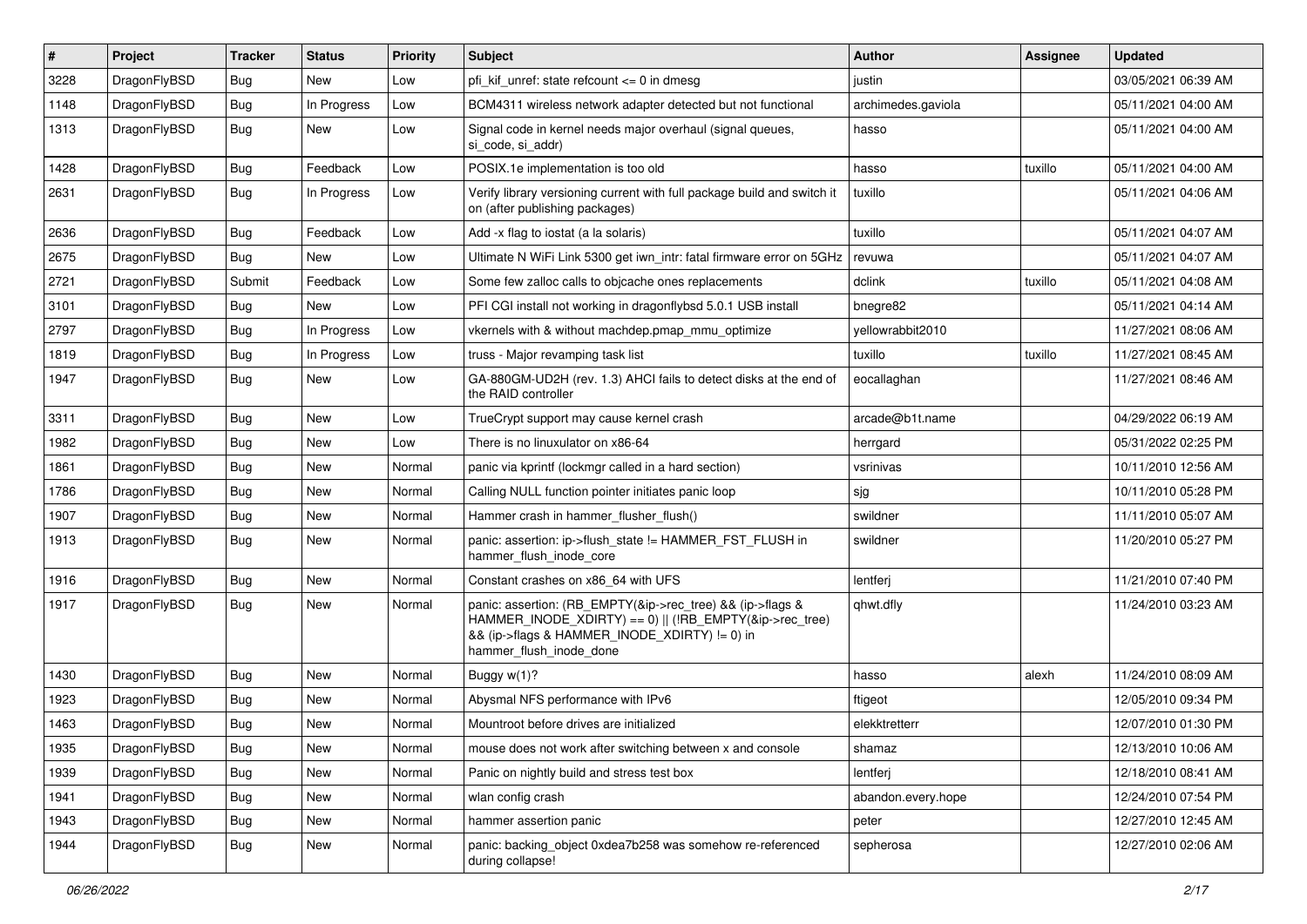| $\sharp$ | Project      | <b>Tracker</b> | <b>Status</b> | <b>Priority</b> | Subject                                                                            | Author            | Assignee | <b>Updated</b>      |
|----------|--------------|----------------|---------------|-----------------|------------------------------------------------------------------------------------|-------------------|----------|---------------------|
| 1951     | DragonFlyBSD | Bug            | New           | Normal          | dma_timeouts at phyaddr on a good hdd                                              | peur.neu          |          | 01/04/2011 07:12 AM |
| 1959     | DragonFlyBSD | Bug            | New           | Normal          | DFBSD v2.9.1.422.gc98f2 - Panic during boot - IPv6 and PF                          | tuxillo           |          | 01/13/2011 03:37 AM |
| 1884     | DragonFlyBSD | Bug            | <b>New</b>    | Normal          | System completely freezes while listening music (devbuf: malloc<br>limit exceeded) | shamaz            |          | 01/24/2011 05:00 PM |
| 1946     | DragonFlyBSD | Bug            | <b>New</b>    | Normal          | ieee80211 panic                                                                    | pavalos           | josepht  | 01/27/2011 06:00 PM |
| 1961     | DragonFlyBSD | Bug            | New           | Normal          | Can't create dump from DDB                                                         | shamaz            |          | 01/29/2011 09:02 PM |
| 1949     | DragonFlyBSD | Bug            | New           | Normal          | iwn panic                                                                          | pavalos           |          | 01/30/2011 03:21 AM |
| 1873     | DragonFlyBSD | Bug            | <b>New</b>    | Normal          | Panic upon usb mouse detach and reattaching                                        | rumcic            |          | 02/01/2011 09:53 AM |
| 1964     | DragonFlyBSD | Bug            | New           | Normal          | iwn (panic assertion : wlan_assert_serialized)                                     | sjmm.ptr          | josepht  | 02/01/2011 12:57 PM |
| 1969     | DragonFlyBSD | Bug            | <b>New</b>    | Normal          | pf-related network problem                                                         | pavalos           | lentferj | 02/01/2011 06:57 PM |
| 1990     | DragonFlyBSD | Bug            | New           | Normal          | /mnt too large to mount                                                            | peur.neu          |          | 02/16/2011 11:24 PM |
| 2008     | DragonFlyBSD | Bug            | New           | Normal          | lwkt_setcpu_remote: td->td_flags 00800621 console flood                            | pavalos           |          | 03/06/2011 09:37 PM |
| 2004     | DragonFlyBSD | Bug            | New           | Normal          | LWKT_WAIT_IPIQ panic                                                               | steve             |          | 03/08/2011 05:46 PM |
| 1984     | DragonFlyBSD | Bug            | <b>New</b>    | Normal          | hammer mount fails after crash - HAMMER: FIFO record bad head<br>signature         | thomas.nikolajsen |          | 03/08/2011 06:57 PM |
| 2048     | DragonFlyBSD | Bug            | <b>New</b>    | Normal          | panic: ffs_sync: rofs mod                                                          | pavalos           |          | 04/12/2011 05:45 AM |
| 2037     | DragonFlyBSD | Bug            | Feedback      | Normal          | Panic Bad link elm while building packages                                         | ftigeot           | dillon   | 04/21/2011 07:20 AM |
| 2051     | DragonFlyBSD | Bug            | <b>New</b>    | Normal          | No ipv6 lan route entry created on 2.10                                            | ftigeot           |          | 04/21/2011 10:37 AM |
| 2055     | DragonFlyBSD | <b>Bug</b>     | New           | Normal          | $ssh + IPV6 + bridge \Rightarrow connection freezes$                               | steve             |          | 04/24/2011 07:13 PM |
| 2052     | DragonFlyBSD | <b>Bug</b>     | New           | Normal          | Kernel panic: CPU APIC ID out of range                                             | Anonymous         |          | 05/02/2011 11:06 AM |
| 1874     | DragonFlyBSD | <b>Bug</b>     | New           | Normal          | mpd listening on all IPs, accepting only on one                                    | rumcic            |          | 05/08/2011 01:01 PM |
| 2075     | DragonFlyBSD | <b>Bug</b>     | New           | Normal          | pflogd on x86 64                                                                   | fanch             |          | 05/16/2011 04:04 PM |
| 2072     | DragonFlyBSD | <b>Bug</b>     | New           | Normal          | Fatal trap 12: stopped at lwkt_send_ipiq3                                          | rumcic            |          | 05/17/2011 04:12 AM |
| 2077     | DragonFlyBSD | <b>Bug</b>     | New           | Normal          | USB devices conflicting                                                            | srussell          |          | 05/17/2011 05:12 PM |
| 2078     | DragonFlyBSD | <b>Bug</b>     | <b>New</b>    | Normal          | DFBSD i386 v2.11.0.201.g3ed2f - Panic during installworld into a<br>vn0 device     | tuxillo           |          | 05/19/2011 07:50 PM |
| 2082     | DragonFlyBSD | <b>Bug</b>     | <b>New</b>    | Normal          | dfbsd 2.10.1 amd64 - mc port build error with 'bmake bin-install'                  | sun-doctor        |          | 05/25/2011 07:18 PM |
| 2080     | DragonFlyBSD | <b>Bug</b>     | New           | Normal          | panic: lockmgr thrd sleep: called from interrupt, ipi, or hard code<br>section     | rumcic            |          | 05/30/2011 05:06 PM |
| 2085     | DragonFlyBSD | <b>Bug</b>     | New           | Normal          | panic: assertion: (m->flags & PG_MAPPED) == 0 in<br>vm_page_free_toq               | vsrinivas         |          | 06/10/2011 07:48 AM |
| 2094     | DragonFlyBSD | <b>Bug</b>     | New           | Normal          | Segfault when gdb printing backtrace from core dump                                | greenrd           |          | 06/25/2011 04:14 PM |
| 1867     | DragonFlyBSD | <b>Bug</b>     | New           | Normal          | it(4) motherboard and fan problems                                                 | tuxillo           |          | 07/08/2011 10:48 AM |
| 2099     | DragonFlyBSD | <b>Bug</b>     | New           | Normal          | page fault panic in vm system                                                      | pavalos           |          | 07/10/2011 08:51 AM |
| 2100     | DragonFlyBSD | <b>Bug</b>     | Feedback      | Normal          | devfs related panic                                                                | sepherosa         | alexh    | 07/10/2011 02:29 PM |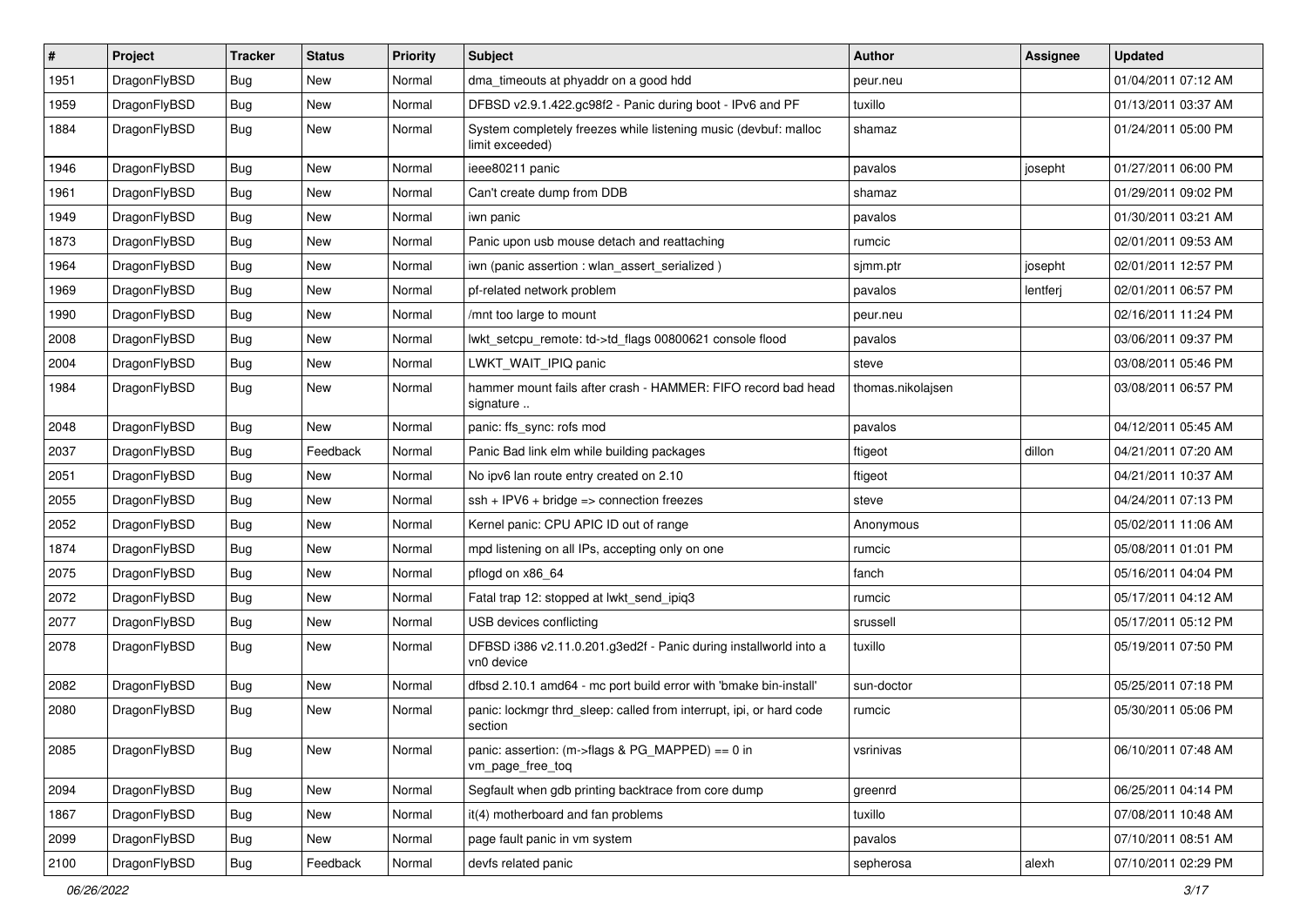| $\sharp$ | Project      | <b>Tracker</b> | <b>Status</b> | <b>Priority</b> | <b>Subject</b>                                                                                             | <b>Author</b> | Assignee  | <b>Updated</b>      |
|----------|--------------|----------------|---------------|-----------------|------------------------------------------------------------------------------------------------------------|---------------|-----------|---------------------|
| 2104     | DragonFlyBSD | <b>Bug</b>     | New           | Normal          | network configuration seg. fault on install CD                                                             | navratil      |           | 07/26/2011 07:55 AM |
| 2107     | DragonFlyBSD | <b>Bug</b>     | <b>New</b>    | Normal          | 2.10.1 sata dvd drive issue                                                                                | ausppc        |           | 07/31/2011 08:41 PM |
| 2113     | DragonFlyBSD | <b>Bug</b>     | <b>New</b>    | Normal          | nmalloc threaded program fork leak                                                                         | vsrinivas     | vsrinivas | 08/11/2011 07:25 PM |
| 2115     | DragonFlyBSD | <b>Bug</b>     | New           | Normal          | [msk] system freeze after receive some paquet                                                              | bsdsx         |           | 08/22/2011 10:22 AM |
| 2123     | DragonFlyBSD | <b>Bug</b>     | New           | Normal          | hammer is losing files                                                                                     | schmir        |           | 08/30/2011 07:56 PM |
| 2125     | DragonFlyBSD | Bug            | New           | Normal          | Weird garbage in dmesg                                                                                     | herrgard      |           | 08/30/2011 08:04 PM |
| 2124     | DragonFlyBSD | <b>Bug</b>     | New           | Normal          | getty repeating too quickly on port /dev/ttyv0                                                             | sgeorge.ml    |           | 09/01/2011 04:28 AM |
| 2129     | DragonFlyBSD | <b>Bug</b>     | <b>New</b>    | Normal          | DFBSD v2.11.0.661.gf9438 i386 - panic: lockmgr thrd_sleep                                                  | tuxillo       |           | 09/05/2011 09:49 AM |
| 2138     | DragonFlyBSD | <b>Bug</b>     | New           | Normal          | > 100% CPU usage                                                                                           | robin.carey1  |           | 09/26/2011 12:20 PM |
| 2153     | DragonFlyBSD | <b>Bug</b>     | New           | Normal          | Too many unuseful warnings at boot                                                                         | juanfra684    |           | 10/18/2011 10:16 PM |
| 2154     | DragonFlyBSD | <b>Bug</b>     | New           | Normal          | vkernel copyout() doesn't return EFAULT on error                                                           | vsrinivas     |           | 10/20/2011 03:53 AM |
| 2158     | DragonFlyBSD | <b>Bug</b>     | New           | Normal          | iwn panics with assertion on boot.                                                                         | eocallaghan   |           | 10/24/2011 04:13 PM |
| 2164     | DragonFlyBSD | <b>Bug</b>     | New           | Normal          | panic on reboot from usb.                                                                                  | eocallaghan   |           | 10/27/2011 09:29 AM |
| 2161     | DragonFlyBSD | <b>Bug</b>     | <b>New</b>    | Normal          | Outdated xorg.conf file gets installed into etc and screws up mouse                                        | eocallaghan   |           | 10/27/2011 01:51 PM |
| 2166     | DragonFlyBSD | <b>Bug</b>     | New           | Normal          | DFBSD v2.13.0.109.g05b9d - Strange lockups                                                                 | tuxillo       |           | 10/29/2011 11:20 AM |
| 2045     | DragonFlyBSD | Bug            | <b>New</b>    | Normal          | ral(4): Fatal trap 12: page fault while in kernel mode (two panics)                                        | herrgard      |           | 11/03/2011 05:34 PM |
| 2171     | DragonFlyBSD | Bug            | New           | Normal          | DFBSD v2.13.0.151.gdc8442 - panic: assertion "(*ptep &<br>$(PG MANAGED PG V)) == PG V''$                   | tuxillo       |           | 11/04/2011 05:06 PM |
| 2098     | DragonFlyBSD | Submit         | <b>New</b>    | Normal          | [PATCH] correct ath man page example<br>(/usr/src/share/man/man4/ath.4)                                    | nobody        |           | 11/15/2011 12:27 AM |
| 2199     | DragonFlyBSD | <b>Bug</b>     | <b>New</b>    | Normal          | screen segfaults if utmpx isn't present                                                                    | pavalos       |           | 11/15/2011 10:52 PM |
| 2210     | DragonFlyBSD | <b>Bug</b>     | <b>New</b>    | Normal          | Bugtracker cannot assign default project for new users                                                     | ahuete.devel  |           | 11/17/2011 11:30 AM |
| 2224     | DragonFlyBSD | <b>Bug</b>     | New           | Normal          | v2.13.0.291.gaa7ec - Panic on fq while installing world                                                    | tuxillo       |           | 11/18/2011 01:40 AM |
| 2245     | DragonFlyBSD | <b>Bug</b>     | <b>New</b>    | Normal          | panic: assertion "ref < &td->td_toks_end" failed in lwkt_gettoken at<br>/usr/src/sys/kern/lwkt_token.c:588 | juanfra684    |           | 11/22/2011 07:41 PM |
| 2248     | DragonFlyBSD | <b>Bug</b>     | <b>New</b>    | Normal          | sysctl panic                                                                                               | pavalos       |           | 11/23/2011 06:23 PM |
| 2167     | DragonFlyBSD | Bug            | New           | Normal          | shutdown/reboot fails after uptime msg                                                                     | marino        |           | 11/28/2011 03:01 AM |
| 2092     | DragonFlyBSD | <b>Bug</b>     | New           | Normal          | Panic: Bad link elm 0x next->prev != elm                                                                   | masterblaster | dillon    | 12/04/2011 12:49 PM |
| 2254     | DragonFlyBSD | <b>Bug</b>     | New           | Normal          | panic: assertion "ref < &td->td_toks_end" failed in lwkt_gettoken at<br>/usr/src/sys/kern/lwkt_token.c:588 | eocallaghan   |           | 12/05/2011 10:21 PM |
| 2265     | DragonFlyBSD | <b>Bug</b>     | New           | Normal          | mbsrtowcs does not properly handle invalid mbstate_t in ps                                                 | c.turner1     | swildner  | 01/10/2012 07:56 PM |
| 2282     | DragonFlyBSD | <b>Bug</b>     | In Progress   | Normal          | gdb segfaults with certain corefiles                                                                       | tuxillo       |           | 01/18/2012 04:40 PM |
| 341      | DragonFlyBSD | <b>Bug</b>     | New           | Normal          | Vinum erroneously repors devices as busy                                                                   | corecode      | swildner  | 01/21/2012 04:50 AM |
| 2283     | DragonFlyBSD | Bug            | New           | Normal          | DFBSD DragonFly v2.13.0.957.g4f459 - pmap_release: page<br>should already be gone 0xc27120bc               | tuxillo       |           | 01/23/2012 03:03 AM |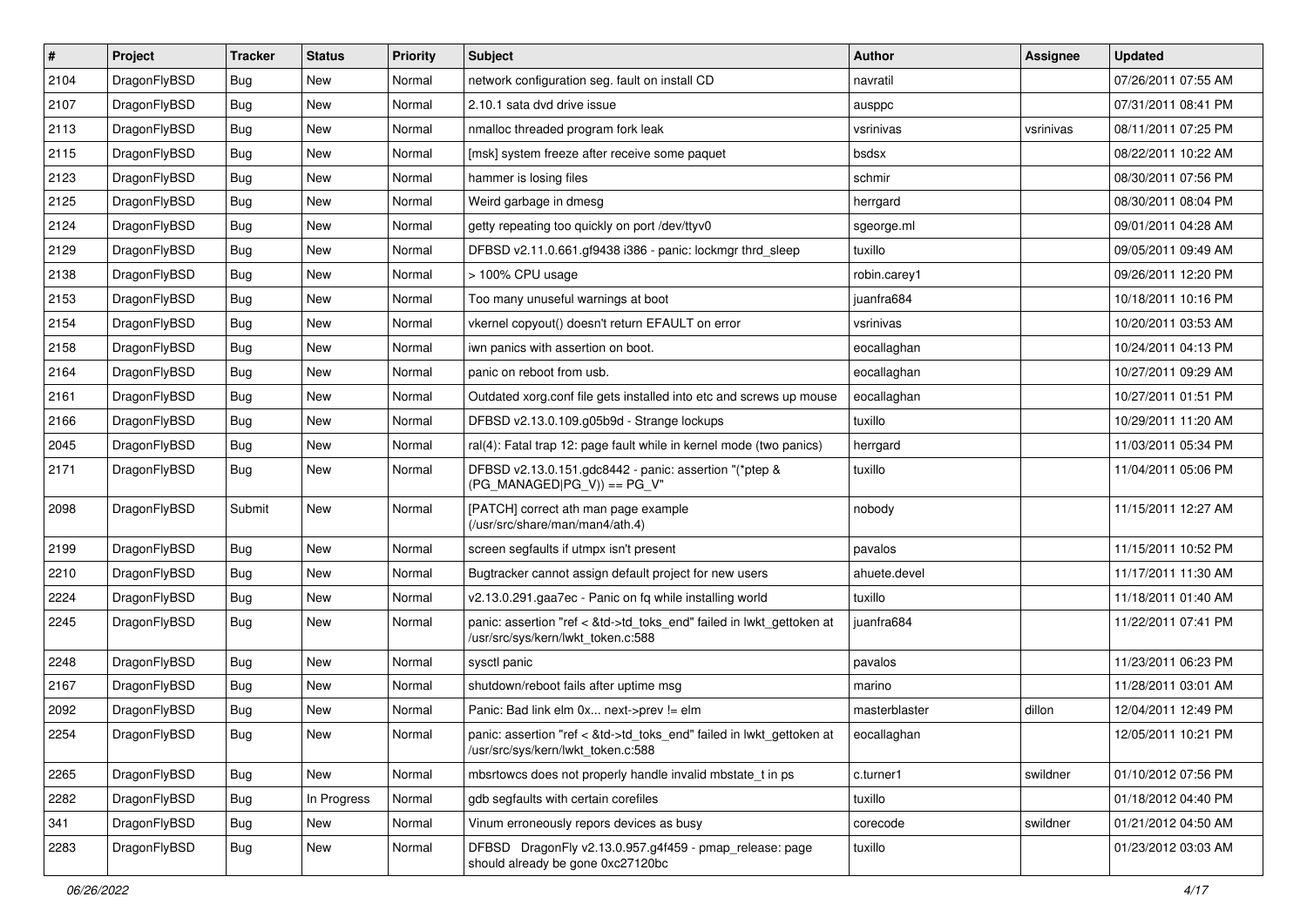| $\sharp$ | Project      | <b>Tracker</b> | <b>Status</b> | <b>Priority</b> | <b>Subject</b>                                                                    | <b>Author</b>     | Assignee | <b>Updated</b>      |
|----------|--------------|----------------|---------------|-----------------|-----------------------------------------------------------------------------------|-------------------|----------|---------------------|
| 2292     | DragonFlyBSD | Bug            | New           | Normal          | re interface with jumbo frames (mtu larger than 1500) hangs after<br>some traffic | Anonymous         |          | 01/31/2012 12:11 AM |
| 2306     | DragonFlyBSD | <b>Bug</b>     | <b>New</b>    | Normal          | a crash starts the kernel debugger in text mode, but just reboots in X            | phma              |          | 02/11/2012 08:02 PM |
| 2308     | DragonFlyBSD | <b>Bug</b>     | <b>New</b>    | Normal          | System freeze when unloading snd_hda                                              | jaydg             |          | 02/19/2012 07:15 AM |
| 2297     | DragonFlyBSD | Bug            | <b>New</b>    | Normal          | strange NFS (client) error messages / problems                                    | Anonymous         |          | 02/19/2012 02:59 PM |
| 2311     | DragonFlyBSD | Bug            | New           | Normal          | Xorg crash having something to do with drm                                        | phma              |          | 02/22/2012 09:59 AM |
| 2319     | DragonFlyBSD | <b>Bug</b>     | <b>New</b>    | Normal          | crypt/passwd forward compat                                                       | c.turner1         |          | 02/28/2012 12:39 PM |
| 2081     | DragonFlyBSD | Bug            | Feedback      | Normal          | Panic on device "detach" / "failure"                                              | vsrinivas         |          | 02/29/2012 07:11 AM |
| 1860     | DragonFlyBSD | <b>Bug</b>     | Feedback      | Normal          | Panic while creating UFS fs on vn(4) for initrd                                   | matthias          |          | 02/29/2012 07:16 AM |
| 1669     | DragonFlyBSD | Bug            | In Progress   | Normal          | Drive wont open using button                                                      | elekktretterr     |          | 02/29/2012 12:05 PM |
| 2324     | DragonFlyBSD | <b>Bug</b>     | New           | Normal          | natacotrol support > 2TB not working even after the ftigeot patch                 | zenny             |          | 03/03/2012 01:00 AM |
| 2331     | DragonFlyBSD | Bug            | New           | Normal          | reading mouse mode from unopen file descriptor hangs mouse<br>driver              | phma              |          | 03/14/2012 09:43 AM |
| 2090     | DragonFlyBSD | Bug            | Feedback      | Normal          | snd_hda does not support headphone automute                                       | justin            |          | 03/29/2012 08:03 PM |
| 2345     | DragonFlyBSD | <b>Bug</b>     | In Progress   | Normal          | DFBSD v3.1.0.457.gd679f - NFS panic on diskless station                           | tuxillo           |          | 04/07/2012 05:22 PM |
| 2351     | DragonFlyBSD | Bug            | In Progress   | Normal          | DFBSD v3.1.0.579.g44ccf - Stuck during startup, random freezes                    | tuxillo           |          | 04/24/2012 08:21 AM |
| 2316     | DragonFlyBSD | Bug            | New           | Normal          | Ungraceful invalid password handling for adding a new user in the<br>installer    | rune              |          | 04/27/2012 11:23 PM |
| 2061     | DragonFlyBSD | <b>Bug</b>     | <b>New</b>    | Normal          | USB keyboard boot panic                                                           | sjg               |          | 05/04/2012 12:20 AM |
| 2371     | DragonFlyBSD | <b>Bug</b>     | <b>New</b>    | Normal          | Timezone problem with America/Sao_Paulo                                           | raitech           |          | 05/17/2012 01:42 PM |
| 2387     | DragonFlyBSD | Bug            | New           | Normal          | hammer ignores -t during dedup                                                    | phma              |          | 06/17/2012 12:30 PM |
| 2389     | DragonFlyBSD | <b>Bug</b>     | <b>New</b>    | Normal          | computer crashed while listing processes                                          | phma              |          | 06/18/2012 02:49 PM |
| 2084     | DragonFlyBSD | <b>Bug</b>     | <b>New</b>    | Normal          | DFBSD v2.11.0.242.g4d317 - panic: zone: entry not free                            | tuxillo           |          | 07/03/2012 01:23 AM |
| 2369     | DragonFlyBSD | Bug            | <b>New</b>    | Normal          | panic: Bad link elm 0xffffffe07edf6068 next->prev != elm                          | jaydg             |          | 08/15/2012 03:04 AM |
| 2412     | DragonFlyBSD | <b>Bug</b>     | New           | Normal          | wlan0 fails to get address via dhclient                                           | nonsolosoft       |          | 08/30/2012 05:55 AM |
| 2182     | DragonFlyBSD | <b>Bug</b>     | <b>New</b>    | Normal          | if msk PHY FIFO underrun/overflow                                                 | nonsolosoft       |          | 09/03/2012 06:39 AM |
| 2430     | DragonFlyBSD | <b>Bug</b>     | <b>New</b>    | Normal          | Alternate Password Hash method                                                    | robin.carey1      |          | 10/07/2012 06:28 AM |
| 1525     | DragonFlyBSD | Bug            | <b>New</b>    | Normal          | boehm-gc problems                                                                 | hasso             |          | 10/13/2012 07:13 PM |
| 2434     | DragonFlyBSD | Bug            | <b>New</b>    | Normal          | BTX Halted - Boot fails on USB/GUI                                                | lucmv             |          | 10/17/2012 08:12 PM |
| 2444     | DragonFlyBSD | Bug            | New           | Normal          | Crash during Hammer overnight cleanup                                             | justin            |          | 11/04/2012 07:58 AM |
| 2453     | DragonFlyBSD | <b>Bug</b>     | New           | Normal          | panic: assertion "gd->gd_spinlocks == $0$ " failed                                | Johannes.Hofmann  |          | 11/12/2012 12:54 PM |
| 2353     | DragonFlyBSD | Bug            | In Progress   | Normal          | panic: assertion "gd->gd_spinlocks_wr == 0" failed in<br>bsd4_schedulerclock      | jaydg             | alexh    | 11/28/2012 01:57 AM |
| 2436     | DragonFlyBSD | <b>Bug</b>     | New           | Normal          | panic: assertion "lp->lwp_qcpu == dd->cpuid" failed in<br>dfly_acquire_curproc    | thomas.nikolajsen |          | 01/23/2013 11:07 AM |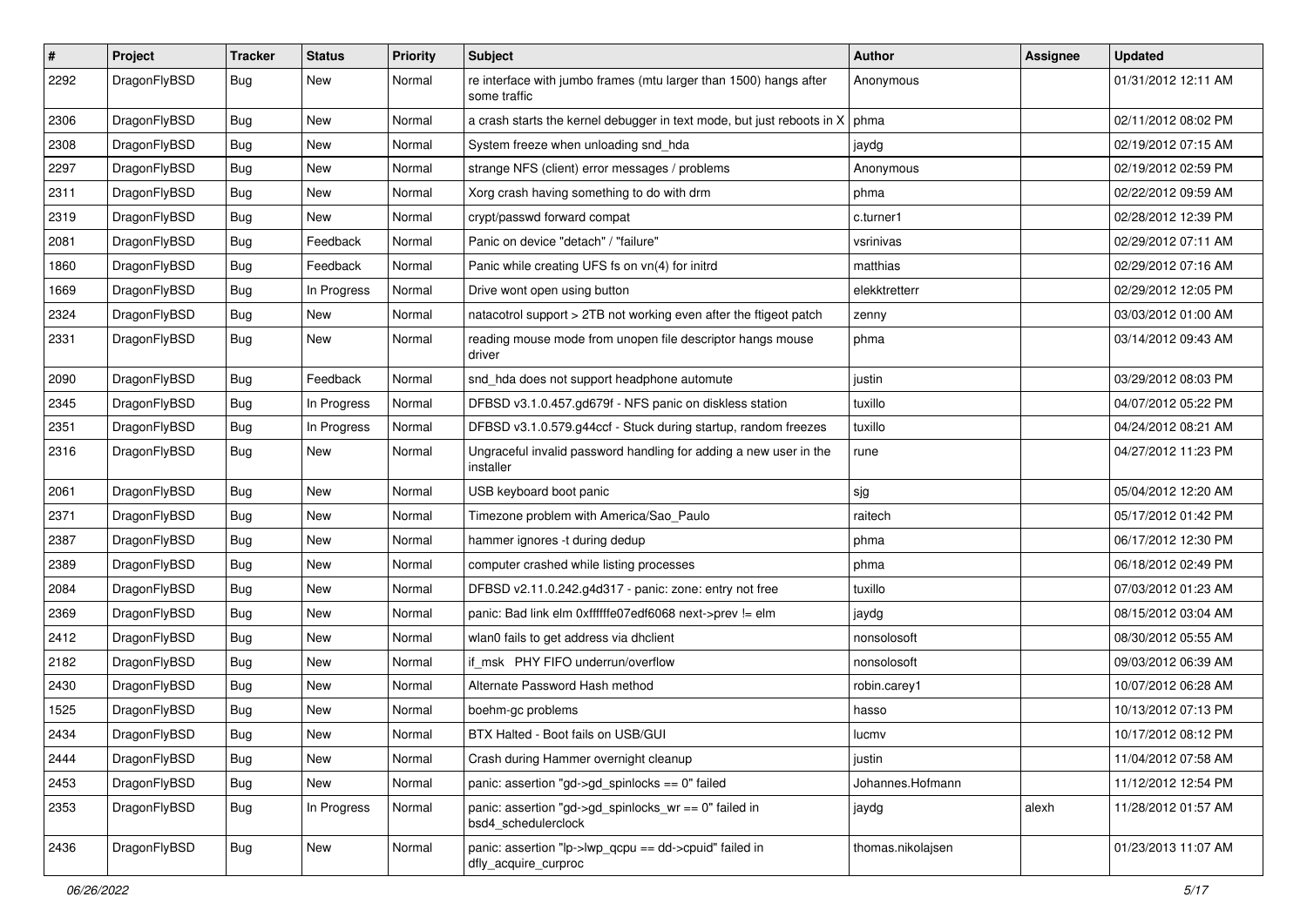| $\sharp$ | Project      | <b>Tracker</b> | <b>Status</b> | <b>Priority</b> | Subject                                                                                                                      | <b>Author</b>     | <b>Assignee</b> | <b>Updated</b>      |
|----------|--------------|----------------|---------------|-----------------|------------------------------------------------------------------------------------------------------------------------------|-------------------|-----------------|---------------------|
| 2288     | DragonFlyBSD | <b>Bug</b>     | Feedback      | Normal          | Random IO performance loss introduced since January 1st                                                                      | lentferj          |                 | 01/23/2013 04:21 PM |
| 2493     | DragonFlyBSD | <b>Bug</b>     | <b>New</b>    | Normal          | vidcontrol: invalid video mode name                                                                                          | Svarov            |                 | 01/24/2013 09:55 AM |
| 2370     | DragonFlyBSD | <b>Bug</b>     | <b>New</b>    | Normal          | panic: ffs_valloc: dup alloc                                                                                                 | marino            | vsrinivas       | 02/01/2013 09:28 AM |
| 2496     | DragonFlyBSD | <b>Bug</b>     | New           | Normal          | NTFS malloc limit exceeded                                                                                                   | plasmob           | tuxillo         | 02/19/2013 08:47 AM |
| 2520     | DragonFlyBSD | <b>Bug</b>     | New           | Normal          | panic: assertion "IS_SERIALIZED((ifp->if_serializer))" failed in<br>if default serialize assert at /usr/src/sys/net/if.c:437 | ano               |                 | 03/09/2013 12:14 AM |
| 331      | DragonFlyBSD | <b>Bug</b>     | In Progress   | Normal          | ftpsesame (aka Bridging S01E03)                                                                                              | bastyaelvtars     |                 | 03/09/2013 12:28 PM |
| 1144     | DragonFlyBSD | <b>Bug</b>     | Feedback      | Normal          | Incorrect clock under KVM                                                                                                    | msylvan           |                 | 03/09/2013 01:17 PM |
| 1563     | DragonFlyBSD | <b>Bug</b>     | Feedback      | Normal          | reset(1) doesn't reset terminal to the defaults                                                                              | hasso             |                 | 03/10/2013 04:17 AM |
| 1502     | DragonFlyBSD | <b>Bug</b>     | In Progress   | Normal          | Lock while deleting files from nohistory HAMMER directories                                                                  | hasso             |                 | 03/10/2013 04:28 AM |
| 1489     | DragonFlyBSD | <b>Bug</b>     | Feedback      | Normal          | panic: ufs dirbad: bad dir                                                                                                   | rumcic            |                 | 03/10/2013 04:34 AM |
| 1249     | DragonFlyBSD | <b>Bug</b>     | Feedback      | Normal          | panic: ffs_vfree: freeing free inode                                                                                         | rumcic            |                 | 03/10/2013 05:13 AM |
| 1250     | DragonFlyBSD | <b>Bug</b>     | Feedback      | Normal          | Panic upon plugging an USB flash drive into the machine                                                                      | rumcic            |                 | 03/10/2013 05:17 AM |
| 1668     | DragonFlyBSD | <b>Bug</b>     | Feedback      | Normal          | Power button not working                                                                                                     | elekktretterr     |                 | 03/10/2013 06:22 AM |
| 1824     | DragonFlyBSD | <b>Bug</b>     | Feedback      | Normal          | kernel panic, x86, 2.7.3.859.ge5104                                                                                          | akirchhoff135014  |                 | 03/10/2013 07:49 AM |
| 2531     | DragonFlyBSD | <b>Bug</b>     | New           | Normal          | camcontrol fails to disable APM                                                                                              | m.lombardi85      |                 | 03/23/2013 12:28 PM |
| 2535     | DragonFlyBSD | <b>Bug</b>     | New           | Normal          | Imap processes apparentit blocked on disk I/O                                                                                | ftigeot           |                 | 04/02/2013 09:31 AM |
| 2136     | DragonFlyBSD | Bug            | New           | Normal          | socketpair() doesn't free file descriptors on copyout failure                                                                | vsrinivas         |                 | 04/05/2013 09:13 AM |
| 2549     | DragonFlyBSD | <b>Bug</b>     | In Progress   | Normal          | netgraph7: Kernel page fault.                                                                                                | russiane39        | nant            | 05/10/2013 11:20 PM |
| 2557     | DragonFlyBSD | Bug            | <b>New</b>    | Normal          | stock 3.4.1 kernel halts during booting if dm and dm_target_crypt<br>are loaded and RAID controller is present               | phma              |                 | 05/12/2013 10:38 PM |
| 2565     | DragonFlyBSD | Bug            | <b>New</b>    | Normal          | "ifconfig ix0 up" panic                                                                                                      | ltpig402a         |                 | 06/03/2013 05:46 AM |
| 2568     | DragonFlyBSD | Bug            | <b>New</b>    | Normal          | AHCI panic                                                                                                                   | josepht           |                 | 06/07/2013 05:52 PM |
| 1302     | DragonFlyBSD | <b>Bug</b>     | In Progress   | Normal          | Checkpoint regression?                                                                                                       | sjg               | sjg             | 07/10/2013 05:22 PM |
| 2577     | DragonFlyBSD | <b>Bug</b>     | New           | Normal          | virtio-blk iops performance is cpu limited on high end devices                                                               | gjs278            | vsrinivas       | 08/01/2013 02:28 PM |
| 2569     | DragonFlyBSD | Bug            | New           | Normal          | ctime NFS                                                                                                                    | ferney            |                 | 08/11/2013 04:35 AM |
| 2586     | DragonFlyBSD | Bug            | New           | Normal          | pf: "modulate" state seems problematic                                                                                       | srussell          |                 | 09/25/2013 07:36 PM |
| 2595     | DragonFlyBSD | Bug            | New           | Normal          | DragonFly 3.4.3 crashes on SUN Blade X6250 with Qlogic ISP 2432<br>FC card                                                   | Turvamies         |                 | 10/07/2013 11:53 AM |
| 2598     | DragonFlyBSD | Bug            | <b>New</b>    | Normal          | i386 via USB Booting                                                                                                         | mbzadegan         |                 | 10/21/2013 02:28 AM |
| 2604     | DragonFlyBSD | <b>Bug</b>     | <b>New</b>    | Normal          | dell laptop does not boot with LATEST                                                                                        | isenmann          |                 | 11/20/2013 02:07 AM |
| 2609     | DragonFlyBSD | <b>Bug</b>     | New           | Normal          | master: panic: assertion<br>"LWKT TOKEN HELD ANY(vm object token(object))" failed in<br>swp_pager_lookup                     | thomas.nikolajsen |                 | 11/28/2013 11:36 AM |
| 2611     | DragonFlyBSD | <b>Bug</b>     | New           | Normal          | Change in IP address results in network not working                                                                          | phma              |                 | 12/05/2013 07:55 PM |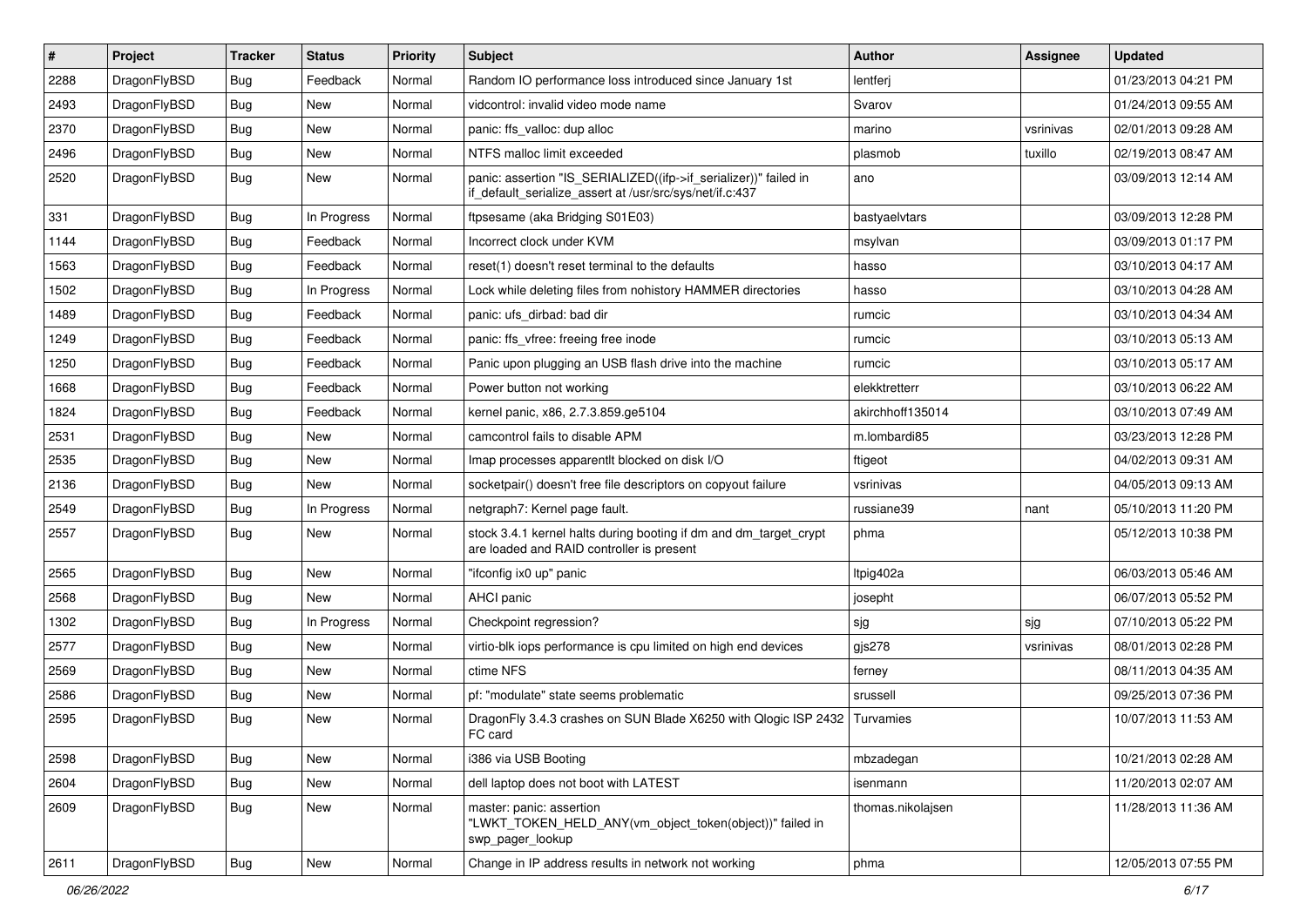| #    | Project      | <b>Tracker</b> | <b>Status</b> | <b>Priority</b> | Subject                                                                                          | Author         | <b>Assignee</b> | <b>Updated</b>      |
|------|--------------|----------------|---------------|-----------------|--------------------------------------------------------------------------------------------------|----------------|-----------------|---------------------|
| 2556 | DragonFlyBSD | Bug            | Feedback      | Normal          | DragonFly v3.5.0.81.gd3479 - Process signal weirdness                                            | tuxillo        |                 | 12/17/2013 03:48 PM |
| 2618 | DragonFlyBSD | Bug            | <b>New</b>    | Normal          | mouse problem on RELEASE-3_6_0                                                                   | FilippoMo      |                 | 12/20/2013 03:26 AM |
| 2620 | DragonFlyBSD | <b>Bug</b>     | New           | Normal          | moused problem                                                                                   | FilippoMo      |                 | 12/20/2013 10:32 AM |
| 2621 | DragonFlyBSD | <b>Bug</b>     | New           | Normal          | core dump using cdrom                                                                            | nonsolosoft    |                 | 12/27/2013 12:43 AM |
| 2622 | DragonFlyBSD | <b>Bug</b>     | New           | Normal          | VAIO FIT15E fn keys support                                                                      | nonsolosoft    |                 | 12/31/2013 01:31 AM |
| 2626 | DragonFlyBSD | <b>Bug</b>     | <b>New</b>    | Normal          | iwn driver drops with error: "firmware error 'iwn intr: fatal firmware<br>error"                 | rodyaj         |                 | 01/09/2014 05:50 AM |
| 1193 | DragonFlyBSD | <b>Bug</b>     | <b>New</b>    | Normal          | kernel doesn't recognize cdrom drive                                                             | nonsolosoft    |                 | 01/25/2014 09:11 PM |
| 989  | DragonFlyBSD | <b>Bug</b>     | New           | Normal          | installer/fdisk trouble with wrapped values                                                      | Discodestroyer |                 | 02/18/2014 06:27 AM |
| 1246 | DragonFlyBSD | <b>Bug</b>     | <b>New</b>    | Normal          | bad resolution (monitor desync) with livedvd                                                     | Przem0l        |                 | 02/18/2014 06:29 AM |
| 2645 | DragonFlyBSD | <b>Bug</b>     | New           | Normal          | panic with dsched fq and ioprio                                                                  | jyoung15       |                 | 02/20/2014 07:29 AM |
| 2619 | DragonFlyBSD | <b>Bug</b>     | New           | Normal          | DragonFly 3.6 can't be installed on a 6TB volume                                                 | ftigeot        |                 | 02/23/2014 11:55 PM |
| 2473 | DragonFlyBSD | <b>Bug</b>     | <b>New</b>    | Normal          | Kernel crash when trying to up the wpi0 device (Dfly<br>v3.3.0.758.g47388-DEVELOPMENT)           | tomaz          |                 | 02/24/2014 08:50 AM |
| 1695 | DragonFlyBSD | <b>Bug</b>     | New           | Normal          | NFS-related system breakdown                                                                     | Anonymous      |                 | 04/10/2014 12:35 AM |
| 2652 | DragonFlyBSD | <b>Bug</b>     | New           | Normal          | 189a0ff3761b47  ix: Implement MSI-X support locks up Lenovo<br>S10 Intel Atom n270               | davshao        |                 | 05/14/2014 01:55 AM |
| 570  | DragonFlyBSD | <b>Bug</b>     | Feedback      | Normal          | 1.8.x: ACPI problems                                                                             | qhwt+dfly      |                 | 06/02/2014 03:45 AM |
| 1330 | DragonFlyBSD | <b>Bug</b>     | Feedback      | Normal          | Hammer, usb disk, SYNCHRONIZE CACHE failure                                                      | josepht        |                 | 06/02/2014 04:56 AM |
| 1592 | DragonFlyBSD | <b>Bug</b>     | Feedback      | Normal          | AcpiOSUnmapMemory: Warning, deallocation did not track<br>allocation.                            | eocallaghan    |                 | 06/02/2014 07:45 AM |
| 2629 | DragonFlyBSD | <b>Bug</b>     | New           | Normal          | Replace gcc44 with llvm34, clang34, and libc++                                                   | tuxillo        |                 | 06/02/2014 02:30 PM |
| 1579 | DragonFlyBSD | <b>Bug</b>     | Feedback      | Normal          | dfly 2.4.1 does not like HP DL360G4p and Smart Array 6400 with<br>MSA20                          | tomaz.borstnar | tuxillo         | 06/02/2014 02:44 PM |
| 2416 | DragonFlyBSD | <b>Bug</b>     | New           | Normal          | ".' entry can be removed on mounted nfs filesystem                                               | ftigeot        | tuxillo         | 06/03/2014 04:40 AM |
| 2329 | DragonFlyBSD | <b>Bug</b>     | <b>New</b>    | Normal          | ibm x3550 & acpi                                                                                 | ano            |                 | 06/03/2014 11:37 AM |
| 2490 | DragonFlyBSD | <b>Bug</b>     | New           | Normal          | nmalloc should color addresses to avoid cache bank conflictsw                                    | vsrinivas      |                 | 06/10/2014 05:51 AM |
| 2489 | DragonFlyBSD | <b>Bug</b>     | New           | Normal          | nmalloc doesn't cache VA for allocations > 8KB                                                   | vsrinivas      |                 | 06/10/2014 05:51 AM |
| 2687 | DragonFlyBSD | <b>Bug</b>     | <b>New</b>    | Normal          | natacontrol software RAID in installer                                                           | csmelosky      |                 | 06/22/2014 12:03 PM |
| 2688 | DragonFlyBSD | <b>Bug</b>     | New           | Normal          | 67613368bdda7 Fix wrong checks for U4B presence Asrock Z77M<br>difficulty detecting USB keyboard | davshao        |                 | 06/28/2014 07:08 PM |
| 2712 | DragonFlyBSD | Bug            | New           | Normal          | connect(2) returns EINVAL when retrying after ECONNREFUSED                                       | jorisgio       |                 | 08/14/2014 05:31 PM |
| 2731 | DragonFlyBSD | <b>Bug</b>     | In Progress   | Normal          | Screen full of random colors when starting Xorg with Intel Haswell<br>HD Graphics P4600          | jkatzmaier     |                 | 11/12/2014 04:08 PM |
| 2738 | DragonFlyBSD | <b>Bug</b>     | New           | Normal          | Hammer: Strange behavior when trying to recover old version of<br>moved file                     | roland         |                 | 11/20/2014 08:02 AM |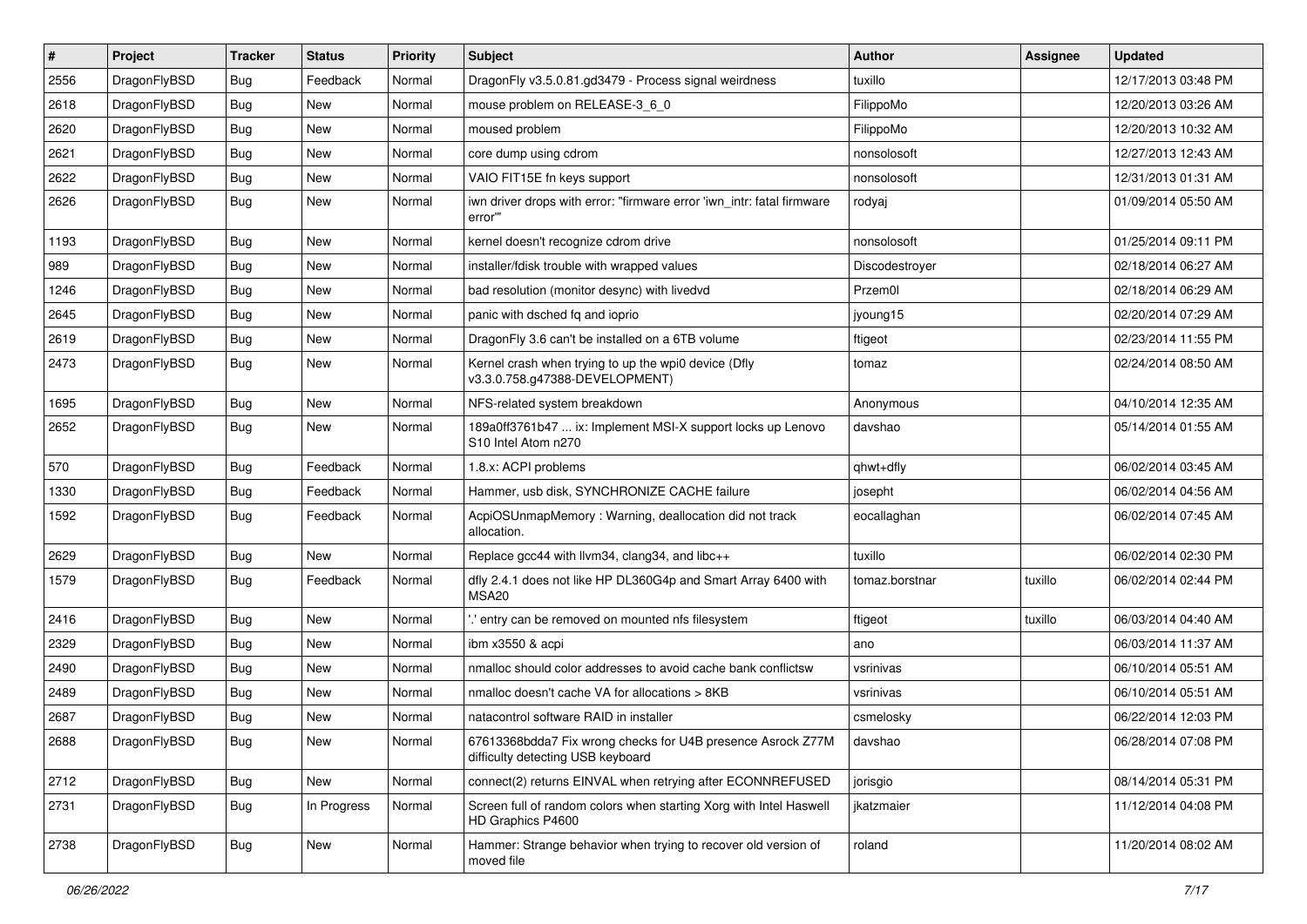| $\sharp$ | Project      | <b>Tracker</b> | <b>Status</b> | <b>Priority</b> | Subject                                                                                                                                                  | Author           | Assignee | <b>Updated</b>      |
|----------|--------------|----------------|---------------|-----------------|----------------------------------------------------------------------------------------------------------------------------------------------------------|------------------|----------|---------------------|
| 2746     | DragonFlyBSD | Bug            | New           | Normal          | some fraction of xterms started from the xmonad window manager<br>get killed with SIGALRM                                                                | isenmann         | profmakx | 12/28/2014 02:51 AM |
| 2617     | DragonFlyBSD | Bug            | Feedback      | Normal          | Possible issue with wireless mouse on 3.6 release                                                                                                        | FilippoMo        |          | 01/14/2015 03:42 PM |
| 1194     | DragonFlyBSD | <b>Bug</b>     | New           | Normal          | SCSI errors while trying to copy photos from my camera                                                                                                   | elekktretterr    |          | 01/14/2015 04:39 PM |
| 1456     | DragonFlyBSD | Bug            | Feedback      | Normal          | Microsoft wireless desktop problems                                                                                                                      | elekktretterr    |          | 01/15/2015 08:34 AM |
| 846      | DragonFlyBSD | <b>Bug</b>     | Feedback      | Normal          | USB bugs:usb mouse can't used!                                                                                                                           | frankning        |          | 01/15/2015 08:36 AM |
| 979      | DragonFlyBSD | <b>Bug</b>     | Feedback      | Normal          | Failure-prone USB mass storage (SB600? msdosfs? CAM?)                                                                                                    | floid            |          | 01/15/2015 08:38 AM |
| 1560     | DragonFlyBSD | <b>Bug</b>     | Feedback      | Normal          | Unable to modify partition table on ThinkPad T61p during install                                                                                         | rehsack          |          | 01/15/2015 08:57 AM |
| 1634     | DragonFlyBSD | <b>Bug</b>     | <b>New</b>    | Normal          | panic: spin lock: 0xe4ad1320, indefinitive wait!                                                                                                         | elekktretterr    |          | 01/19/2015 03:21 AM |
| 1672     | DragonFlyBSD | Bug            | Feedback      | Normal          | panic (trap 12) around btree_search() in 2.4.1-RELEASE                                                                                                   | floid            |          | 01/19/2015 03:36 AM |
| 2788     | DragonFlyBSD | <b>Bug</b>     | <b>New</b>    | Normal          | ioctl GSLICEINFO: Not working for vnode slice                                                                                                            | mneumann         |          | 02/12/2015 07:49 AM |
| 2799     | DragonFlyBSD | <b>Bug</b>     | New           | Normal          | Fatal trap 12 caused by moused(8) -p /dev/cual0                                                                                                          | opvalues         |          | 03/04/2015 11:01 PM |
| 2802     | DragonFlyBSD | <b>Bug</b>     | <b>New</b>    | Normal          | USB Wifi urtwn0 crash from cd boot                                                                                                                       | opvalues         |          | 03/10/2015 01:07 AM |
| 2803     | DragonFlyBSD | <b>Bug</b>     | New           | Normal          | HAMMER: Warning: UNDO area too small!                                                                                                                    | ftigeot          |          | 03/11/2015 03:42 PM |
| 2809     | DragonFlyBSD | <b>Bug</b>     | <b>New</b>    | Normal          | hammer mirror-stream                                                                                                                                     | masu             |          | 04/10/2015 12:33 AM |
| 2812     | DragonFlyBSD | <b>Bug</b>     | New           | Normal          | Panic on Intel DE3815TYKHE                                                                                                                               | tmorp            |          | 05/14/2015 03:14 PM |
| 2816     | DragonFlyBSD | <b>Bug</b>     | <b>New</b>    | Normal          | A multitasking process being debugged can get stuck                                                                                                      | phma             |          | 05/19/2015 03:57 AM |
| 2820     | DragonFlyBSD | <b>Bug</b>     | <b>New</b>    | Normal          | TP-Link USB Wi-Fi adapter cannot be reattached to the system                                                                                             | shamaz           |          | 05/22/2015 09:45 PM |
| 2391     | DragonFlyBSD | <b>Bug</b>     | In Progress   | Normal          | System lock with ahci and acpi enabled on ATI RS690 chipset with<br>SMB600 sata controller                                                               | jorisgio         | vadaszi  | 06/03/2015 03:51 PM |
| 2822     | DragonFlyBSD | Bug            | New           | Normal          | USB 3.0 stick throws "reading primary partition table: error<br>accessing offset 000[] for 152" error, while the stick works on any<br>other OS I tested | revuwa           | profmakx | 06/29/2015 05:56 AM |
| 2819     | DragonFlyBSD | <b>Bug</b>     | In Progress   | Normal          | Random micro system freezes after a week of uptime                                                                                                       | ftigeot          | dillon   | 08/16/2015 08:46 PM |
| 2840     | DragonFlyBSD | <b>Bug</b>     | New           | Normal          | wrong voltage is reported                                                                                                                                | yellowrabbit2010 |          | 09/11/2015 06:09 PM |
| 2835     | DragonFlyBSD | Bug            | <b>New</b>    | Normal          | /usr/include/c++/5.0/bits/c++locale.h likes<br>POSIX C SOURCE>=200809                                                                                    | davshao          |          | 11/18/2015 03:40 AM |
| 2857     | DragonFlyBSD | Bug            | <b>New</b>    | Normal          | hammer stalls via bitcoin-qt                                                                                                                             | tkusumi          |          | 11/30/2015 06:52 AM |
| 2863     | DragonFlyBSD | <b>Bug</b>     | <b>New</b>    | Normal          | HAMMER synch tid is zero                                                                                                                                 | shamaz           |          | 12/12/2015 11:24 PM |
| 2874     | DragonFlyBSD | <b>Bug</b>     | New           | Normal          | make world DESTDIR=/emptydir fails                                                                                                                       | pascii           |          | 12/25/2015 07:04 AM |
| 2674     | DragonFlyBSD | <b>Bug</b>     | New           | Normal          | <b>GPT Support</b>                                                                                                                                       | ftigeot          |          | 12/28/2015 02:54 PM |
| 2881     | DragonFlyBSD | <b>Bug</b>     | New           | Normal          | Pulseaudio hangs/resets system when starting X11                                                                                                         | mneumann         |          | 01/09/2016 03:08 AM |
| 2886     | DragonFlyBSD | <b>Bug</b>     | New           | Normal          | dragonfly mail agent: sending a testmail causes high system load                                                                                         | worf             |          | 02/05/2016 05:53 AM |
| 2892     | DragonFlyBSD | Bug            | New           | Normal          | swap pager:indefinite wait bufferf error                                                                                                                 | <b>Ihmwzy</b>    |          | 02/21/2016 10:32 PM |
| 2890     | DragonFlyBSD | <b>Bug</b>     | New           | Normal          | not able to boot usb installer on Toshiba Chromebook 2                                                                                                   | johnnywhishbone  |          | 02/22/2016 03:42 AM |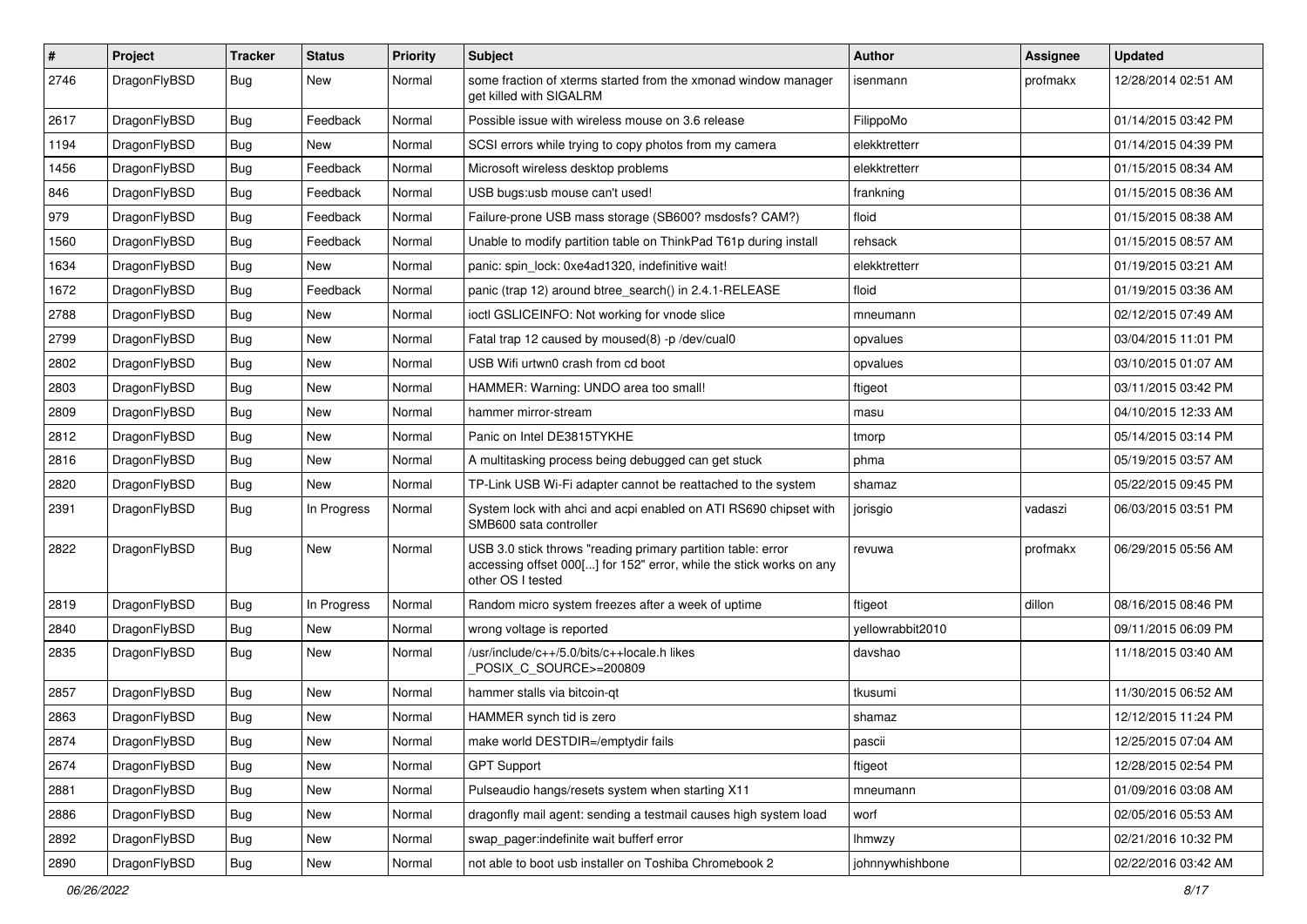| $\pmb{\#}$ | Project      | <b>Tracker</b> | <b>Status</b> | <b>Priority</b> | Subject                                                                                                 | Author                 | Assignee | <b>Updated</b>      |
|------------|--------------|----------------|---------------|-----------------|---------------------------------------------------------------------------------------------------------|------------------------|----------|---------------------|
| 2891       | DragonFlyBSD | Bug            | New           | Normal          | Kernel panic in IEEE802.11 related code                                                                 | shamaz                 |          | 05/29/2016 05:49 PM |
| 2924       | DragonFlyBSD | Bug            | New           | Normal          | cat -v fails to tag characters in extended table with M- prefix with<br>some locales                    | sevan                  |          | 07/11/2016 07:18 AM |
| 2933       | DragonFlyBSD | Submit         | New           | Normal          | Remove unix domain socket support from cat(1)                                                           | sevan                  |          | 08/01/2016 08:10 PM |
| 2936       | DragonFlyBSD | Bug            | <b>New</b>    | Normal          | loader.efi crashes while loading kernel                                                                 | spaceille              |          | 08/20/2016 06:17 AM |
| 2957       | DragonFlyBSD | Bug            | Feedback      | Normal          | swapoff -a followed by swapon -a doesn't give your swap back                                            | neilb                  |          | 10/09/2016 04:17 AM |
| 2958       | DragonFlyBSD | <b>Bug</b>     | Feedback      | Normal          | Hammer FS dies during pruning after massive write load                                                  | neilb                  |          | 10/11/2016 04:20 AM |
| 2526       | DragonFlyBSD | Bug            | New           | Normal          | hammer cleanup doesn't run on first day of DST                                                          | pavalos                |          | 10/18/2016 05:28 PM |
| 1307       | DragonFlyBSD | Bug            | In Progress   | Normal          | hammer tid -2 shows unexpected result                                                                   | corecode               |          | 10/18/2016 05:29 PM |
| 2970       | DragonFlyBSD | Bug            | <b>New</b>    | Normal          | kernel 4.7: "Is -I" causes panic on UDF filesystem: "bgetvp -<br>overlapping buffer"                    | peeter                 |          | 12/21/2016 02:46 AM |
| 2972       | DragonFlyBSD | Bug            | <b>New</b>    | Normal          | ipfw3 "deny to me" does not work correctly                                                              | mneumann               |          | 12/27/2016 12:11 PM |
| 2994       | DragonFlyBSD | Bug            | New           | Normal          | Intermittent boot hangs after git: hammer - HAMMER Version 7                                            | davshao                |          | 03/30/2017 02:06 PM |
| 3006       | DragonFlyBSD | Bug            | <b>New</b>    | Normal          | boot0cfg: panic in kern_udev.c in function _udev_dict_set_cstr when<br>installing in VirtualBox         | MichiGreat             |          | 04/01/2017 02:22 PM |
| 3018       | DragonFlyBSD | Bug            | New           | Normal          | sys/bus/u4b/wlan/if_run.c:5464]: (style) Redundant condition                                            | dcb                    |          | 04/11/2017 11:26 AM |
| 3022       | DragonFlyBSD | Bug            | New           | Normal          | sys/dev/netif/ath/ath/if ath.c:2142: strange bitmask?                                                   | dcb                    |          | 04/11/2017 11:49 AM |
| 3021       | DragonFlyBSD | Bug            | In Progress   | Normal          | sys/dev/drm/i915/i915_gem_stolen.c:115]: (error) Signed integer<br>overflow for expression '65535<<20'  | dcb                    |          | 04/11/2017 12:46 PM |
| 3035       | DragonFlyBSD | Bug            | New           | Normal          | panic: assertion "cpu >= 0 && cpu < ncpus" failed in netisr_cpuport<br>at /usr/src/sys/net/netisr2.h:87 | masu                   |          | 05/11/2017 01:24 AM |
| 3036       | DragonFlyBSD | <b>Bug</b>     | New           | Normal          | panic in icmp_redirect_start() ASSERT_IN_NETISR(0)                                                      | tautolog               |          | 05/11/2017 07:27 PM |
| 3011       | DragonFlyBSD | Bug            | In Progress   | Normal          | dragonfly/sys/dev/netif/re/re.c: suspicious code ?                                                      | dcb                    |          | 07/29/2017 01:26 AM |
| 3049       | DragonFlyBSD | Bug            | New           | Normal          | panic DragonFly v4.8.1-RELEASE by mounting a malformed<br>msdosfs image [12.128]                        | open.source@ribose.com |          | 08/14/2017 02:53 AM |
| 3051       | DragonFlyBSD | Bug            | <b>New</b>    | Normal          | panic DragonFly v4.8.1-RELEASE by mounting a malformed NTFS<br>image [12.000]                           | open.source@ribose.com |          | 08/14/2017 03:20 AM |
| 3052       | DragonFlyBSD | Bug            | New           | Normal          | panic DragonFly v4.8.1-RELEASE by mounting a malformed NTFS<br>image [64.000]                           | open.source@ribose.com |          | 08/14/2017 03:22 AM |
| 3025       | DragonFlyBSD | <b>Bug</b>     | New           | Normal          | sys/dev/powermng/powernow/powernow.c:284: bad comparison?                                               | dcb                    |          | 09/23/2017 07:45 AM |
| 3076       | DragonFlyBSD | <b>Bug</b>     | New           | Normal          | sys/dev/netif/ig_hal/e1000_ich8lan.c:1594: sanity checking mixup ?                                      | dcb                    |          | 10/11/2017 01:58 AM |
| 3110       | DragonFlyBSD | <b>Bug</b>     | New           | Normal          | crash with ipfw3 under load                                                                             | bnegre82               |          | 12/09/2017 06:22 AM |
| 3116       | DragonFlyBSD | Bug            | New           | Normal          | da0 detects on very big volume if to _remove_ usb install stick and<br>reboot on Intel NUC5PPYH         | dpostolov              |          | 01/07/2018 09:40 PM |
| 3117       | DragonFlyBSD | <b>Bug</b>     | New           | Normal          | Problem with colours if "intel" video-driver used                                                       | dpostolov              |          | 01/07/2018 11:35 PM |
| 1521       | DragonFlyBSD | <b>Bug</b>     | Feedback      | Normal          | amd64 2.4 livecd won't mount root at boot                                                               | bolapara               |          | 01/28/2018 03:45 AM |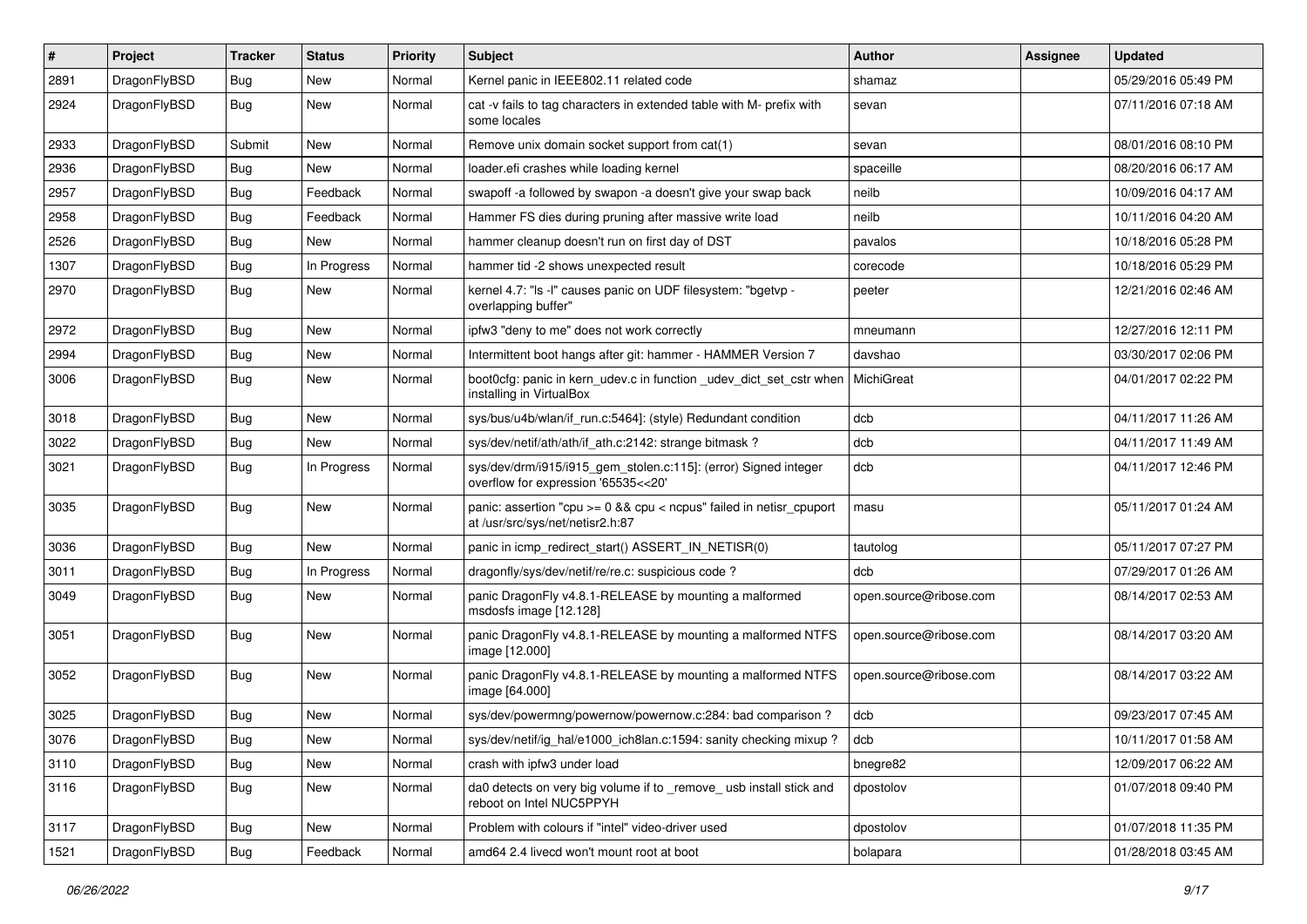| $\sharp$ | Project      | <b>Tracker</b> | <b>Status</b> | <b>Priority</b> | Subject                                                                                                            | Author           | Assignee | <b>Updated</b>      |
|----------|--------------|----------------|---------------|-----------------|--------------------------------------------------------------------------------------------------------------------|------------------|----------|---------------------|
| 3134     | DragonFlyBSD | Bug            | <b>New</b>    | Normal          | RFC 3021 (/31 networks) appear to be unsupported                                                                   | jailbird         |          | 05/16/2018 11:03 PM |
| 3135     | DragonFlyBSD | Submit         | <b>New</b>    | Normal          | Add EVFILT_RECV and EVFILT_SEND                                                                                    | tautolog         |          | 05/25/2018 09:59 PM |
| 3139     | DragonFlyBSD | <b>Bug</b>     | New           | Normal          | USB Mouse Does Not Work in DragonflyBSD guest on VirtualBox                                                        | chiguy1256       |          | 06/24/2018 10:14 PM |
| 3142     | DragonFlyBSD | Submit         | <b>New</b>    | Normal          | lib/libdmsg: Unbreak using new API EVP_CIPHER_CTX_new()                                                            | tkusumi          |          | 07/08/2018 04:18 AM |
| 3143     | DragonFlyBSD | <b>Bug</b>     | <b>New</b>    | Normal          | assertion "0" failed in hammer2_inode_xop_chain_sync                                                               | cbin             |          | 07/18/2018 12:50 PM |
| 3120     | DragonFlyBSD | <b>Bug</b>     | <b>New</b>    | Normal          | Intel AC 8260 firmware does not load                                                                               | Vintodrimmer     |          | 08/28/2018 03:30 AM |
| 3147     | DragonFlyBSD | Submit         | New           | Normal          | Enable headless installation                                                                                       | ddegroot         |          | 10/09/2018 01:25 PM |
| 2898     | DragonFlyBSD | Bug            | New           | Normal          | HAMMER panic                                                                                                       | pavalos          |          | 11/03/2018 07:05 AM |
| 3154     | DragonFlyBSD | Submit         | <b>New</b>    | Normal          | Update serial handling in bootloader                                                                               | ddegroot         | dillon   | 11/06/2018 11:21 PM |
| 2287     | DragonFlyBSD | <b>Bug</b>     | New           | Normal          | HAMMER(ROOT) Illegal UNDO TAIL signature at<br>300000001967c000                                                    | y0n3t4n1         |          | 11/07/2018 01:22 AM |
| 3157     | DragonFlyBSD | <b>Bug</b>     | <b>New</b>    | Normal          | TP-Link UE300 not working in 5.2-RELEASE                                                                           | tuxillo          |          | 11/15/2018 02:08 PM |
| 2250     | DragonFlyBSD | <b>Bug</b>     | New           | Normal          | Kernel panic                                                                                                       | adamk            |          | 11/23/2018 01:10 AM |
| 3141     | DragonFlyBSD | <b>Bug</b>     | New           | Normal          | dhclient blocks boot process                                                                                       | rowo             |          | 12/16/2018 11:01 AM |
| 1580     | DragonFlyBSD | <b>Bug</b>     | Feedback      | Normal          | Panic (Fatal trap 12: page fault while in kernel mode) while playing<br>with pf and netif names                    | rumcic           |          | 12/21/2018 01:21 AM |
| 3165     | DragonFlyBSD | <b>Bug</b>     | New           | Normal          | Looping at boot time                                                                                               | gop              |          | 12/28/2018 01:04 PM |
| 3152     | DragonFlyBSD | <b>Bug</b>     | Feedback      | Normal          | Console's size in ttyv0 and single user mode is sticking to 80x25,<br>while ttyv1 can make use of the whole screen | overtime         |          | 02/24/2019 01:08 AM |
| 3184     | DragonFlyBSD | <b>Bug</b>     | <b>New</b>    | Normal          | tsleep(9) return value when PCATCH specified                                                                       | tkusumi          |          | 04/03/2019 06:49 AM |
| 1850     | DragonFlyBSD | <b>Bug</b>     | New           | Normal          | volume-add on hammer root fs panic                                                                                 | Johannes.Hofmann |          | 04/18/2019 04:27 AM |
| 3047     | DragonFlyBSD | <b>Bug</b>     | New           | Normal          | HAMMER critical write error                                                                                        | samuel           |          | 06/19/2019 09:50 AM |
| 1390     | DragonFlyBSD | <b>Bug</b>     | In Progress   | Normal          | Use id_t type for {get,set}priority()                                                                              | Anonymous        | tuxillo  | 07/05/2019 02:18 AM |
| 3196     | DragonFlyBSD | <b>Bug</b>     | New           | Normal          | test issue after redmine upgrade (2)                                                                               | tuxillo          |          | 07/05/2019 04:33 AM |
| 3199     | DragonFlyBSD | <b>Bug</b>     | New           | Normal          | PFS label not found panic                                                                                          | tse              |          | 08/21/2019 03:51 AM |
| 3206     | DragonFlyBSD | Submit         | <b>New</b>    | Normal          | update psm/kbd to FreeBSD 12.0 code                                                                                | htse             |          | 10/05/2019 03:49 PM |
| 3209     | DragonFlyBSD | <b>Bug</b>     | New           | Normal          | svc has some minor bugs                                                                                            | arcade@b1t.name  |          | 10/24/2019 09:08 AM |
| 3215     | DragonFlyBSD | <b>Bug</b>     | New           | Normal          | Hang in tcdrain(3) after write(3)                                                                                  | noloader         |          | 11/25/2019 03:08 PM |
| 3217     | DragonFlyBSD | Bug            | <b>New</b>    | Normal          | rescue tools: make install fails if rescue folder doesn't exist                                                    | i_dfbsd          |          | 11/27/2019 08:16 PM |
| 3218     | DragonFlyBSD | <b>Bug</b>     | New           | Normal          | Kernel panics are not sent to comconsole when booted over EFI                                                      | mqudsi           |          | 12/02/2019 08:52 PM |
| 3222     | DragonFlyBSD | Bug            | <b>New</b>    | Normal          | gcc - undefined reference to '__atomic_load' (missing libatomic?)                                                  | mneumann         |          | 02/08/2020 02:45 AM |
| 3224     | DragonFlyBSD | <b>Bug</b>     | <b>New</b>    | Normal          | Kernel panic when trying to ping6                                                                                  | zhtw             |          | 03/08/2020 08:55 AM |
| 3225     | DragonFlyBSD | Bug            | <b>New</b>    | Normal          | nfsd freeze when using gemu                                                                                        | tse              |          | 03/17/2020 11:52 AM |
| 3227     | DragonFlyBSD | Submit         | New           | Normal          | Add HAMMER2 instructions in the installation medium README                                                         | daftaupe         |          | 03/26/2020 03:34 PM |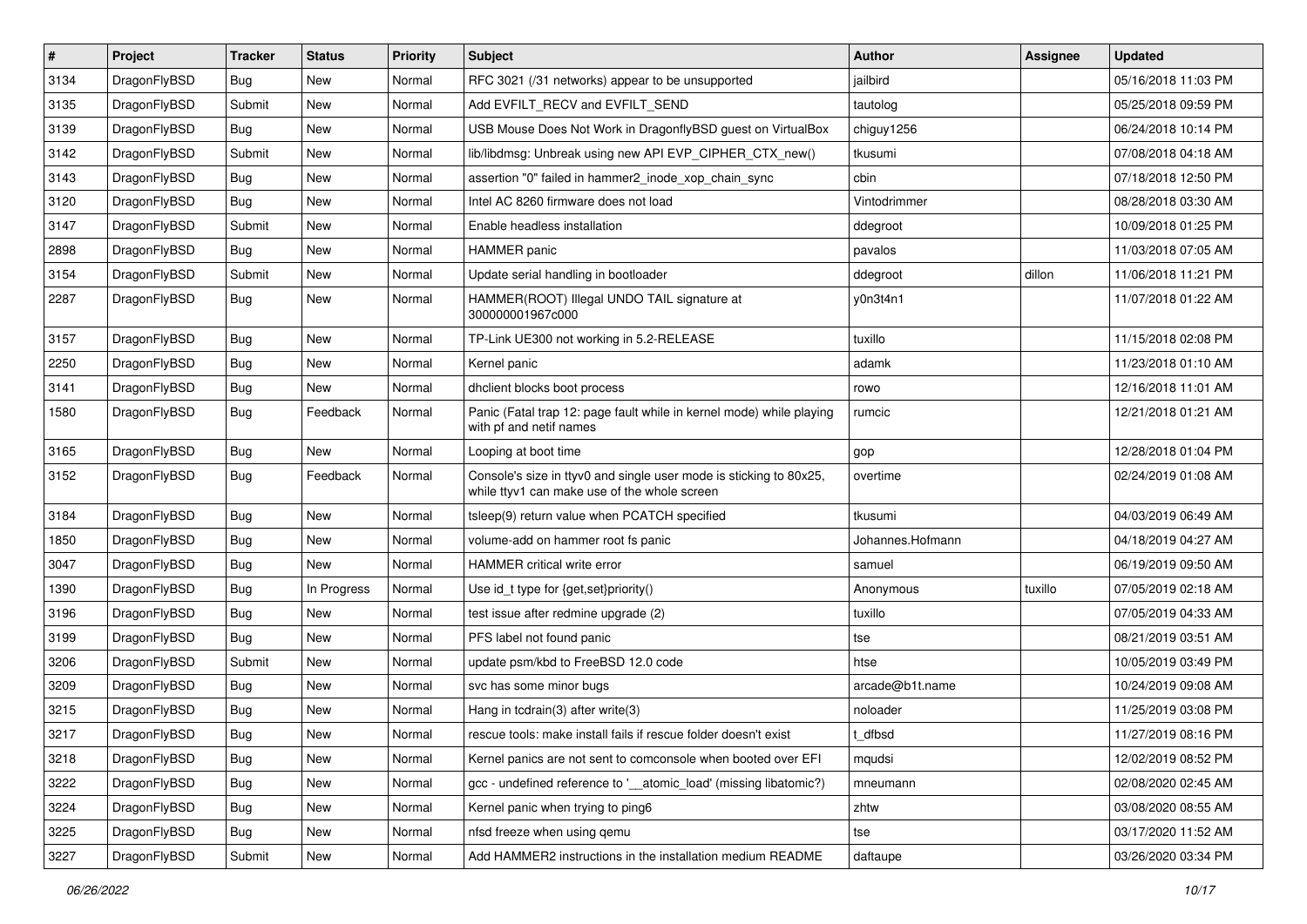| $\sharp$ | Project      | <b>Tracker</b> | <b>Status</b> | <b>Priority</b> | Subject                                                                                      | Author            | <b>Assignee</b> | <b>Updated</b>      |
|----------|--------------|----------------|---------------|-----------------|----------------------------------------------------------------------------------------------|-------------------|-----------------|---------------------|
| 3219     | DragonFlyBSD | <b>Bug</b>     | New           | Normal          | x11/xorg port can not be build                                                               | <b>UlasSAYGIN</b> |                 | 03/31/2020 08:57 AM |
| 3231     | DragonFlyBSD | Bug            | New           | Normal          | wifi drops on 5.8                                                                            | tse               |                 | 04/06/2020 05:08 AM |
| 3226     | DragonFlyBSD | <b>Bug</b>     | <b>New</b>    | Normal          | Xorg freezes in vm: thread stuck in "objtrm1"                                                | peeter            |                 | 04/08/2020 02:10 AM |
| 3197     | DragonFlyBSD | <b>Bug</b>     | <b>New</b>    | Normal          | DragonFly upgrades                                                                           | tse               |                 | 04/18/2020 04:18 PM |
| 3235     | DragonFlyBSD | Bug            | <b>New</b>    | Normal          | Kernel panic in devfs_vnops.c                                                                | mneumann          |                 | 04/28/2020 07:00 AM |
| 3238     | DragonFlyBSD | <b>Bug</b>     | <b>New</b>    | Normal          | race conditions when printing from vkernel console                                           | piecuch           |                 | 05/19/2020 02:50 PM |
| 3239     | DragonFlyBSD | Bug            | New           | Normal          | unable to SIGKILL glitched emacs                                                             | piecuch           |                 | 05/26/2020 03:30 AM |
| 3208     | DragonFlyBSD | <b>Bug</b>     | <b>New</b>    | Normal          | Crash related to nfsd                                                                        | tse               |                 | 06/11/2020 05:52 AM |
| 3170     | DragonFlyBSD | <b>Bug</b>     | <b>New</b>    | Normal          | repeatable nfsd crash                                                                        | tse               |                 | 06/11/2020 05:52 AM |
| 3245     | DragonFlyBSD | Bug            | New           | Normal          | panic: free: guard1x fail, i915 load from loader.conf                                        | polachok          |                 | 08/21/2020 10:36 AM |
| 2587     | DragonFlyBSD | <b>Bug</b>     | New           | Normal          | SATA DVD writer not detected by DragonFly                                                    | srussell          |                 | 09/04/2020 08:55 AM |
| 3246     | DragonFlyBSD | Bug            | <b>New</b>    | Normal          | HAMMER2 unable to handle ENOSPC properly                                                     | tkusumi           |                 | 09/04/2020 11:11 AM |
| 3243     | DragonFlyBSD | <b>Bug</b>     | New           | Normal          | SMART status not reported properly for SSD disks                                             | daftaupe          |                 | 09/09/2020 11:03 PM |
| 3247     | DragonFlyBSD | <b>Bug</b>     | New           | Normal          | Kernel panic doing nothing much                                                              | phma              |                 | 09/12/2020 11:40 PM |
| 3249     | DragonFlyBSD | <b>Bug</b>     | New           | Normal          | HAMMER2 fsync(2) not working properly                                                        | tkusumi           |                 | 09/21/2020 07:07 AM |
| 3252     | DragonFlyBSD | <b>Bug</b>     | New           | Normal          | tcsetattr/tcgetattr set errno incorrectly on non-TTY                                         | tonyc             |                 | 10/26/2020 09:34 PM |
| 3041     | DragonFlyBSD | Submit         | <b>New</b>    | Normal          | firmware: Remove embedding of multiple images in one module.                                 | Anonymous         |                 | 12/25/2020 02:15 AM |
| 2358     | DragonFlyBSD | Bug            | In Progress   | Normal          | DFBSD v3.0.2.32.g928ca - panic: hammer: insufficient undo FIFO<br>space!                     | tuxillo           | tuxillo         | 05/10/2021 02:50 AM |
| 2438     | DragonFlyBSD | Submit         | Feedback      | Normal          | <b>TRIM</b> fixes                                                                            | Anonymous         | tuxillo         | 05/11/2021 03:45 AM |
| 781      | DragonFlyBSD | <b>Bug</b>     | In Progress   | Normal          | fdisk uses wrong geometry on usb flash drives                                                | corecode          | tuxillo         | 05/11/2021 03:50 AM |
| 847      | DragonFlyBSD | <b>Bug</b>     | Feedback      | Normal          | processes getting stuck on mount point                                                       | corecode          | tuxillo         | 05/11/2021 03:50 AM |
| 901      | DragonFlyBSD | <b>Bug</b>     | Feedback      | Normal          | route show needs to get data from all cpus                                                   | corecode          | tuxillo         | 05/11/2021 03:50 AM |
| 911      | DragonFlyBSD | <b>Bug</b>     | Feedback      | Normal          | kidload/kernel linker can exceed malloc reserve and panic system                             | corecode          | tuxillo         | 05/11/2021 03:51 AM |
| 1030     | DragonFlyBSD | <b>Bug</b>     | In Progress   | Normal          | msdosfs umount panic                                                                         | corecode          | tuxillo         | 05/11/2021 03:51 AM |
| 1287     | DragonFlyBSD | <b>Bug</b>     | Feedback      | Normal          | altq configuration doesn't work                                                              | corecode          | tuxillo         | 05/11/2021 03:51 AM |
| 1368     | DragonFlyBSD | <b>Bug</b>     | In Progress   | Normal          | suspend signal race?                                                                         | qhwt+dfly         |                 | 05/11/2021 03:51 AM |
| 1440     | DragonFlyBSD | <b>Bug</b>     | <b>New</b>    | Normal          | ptrace/gdb doesn't work after process blocks SIGTRAP                                         | corecode          | tuxillo         | 05/11/2021 03:52 AM |
| 1442     | DragonFlyBSD | <b>Bug</b>     | New           | Normal          | blocking SIGSEGV and triggering a segment violation produces an<br>all CPU consuming process | corecode          | tuxillo         | 05/11/2021 03:52 AM |
| 1469     | DragonFlyBSD | <b>Bug</b>     | In Progress   | Normal          | Hammer history security concern                                                              | corecode          | tuxillo         | 05/11/2021 03:52 AM |
| 1474     | DragonFlyBSD | <b>Bug</b>     | New           | Normal          | ithread 1 unexpectedly rescheduled                                                           | corecode          | tuxillo         | 05/11/2021 03:52 AM |
| 1475     | DragonFlyBSD | Bug            | In Progress   | Normal          | kernel blocks with low memory and syscons setting a high res mode<br>/ scrollback            | corecode          | tuxillo         | 05/11/2021 03:52 AM |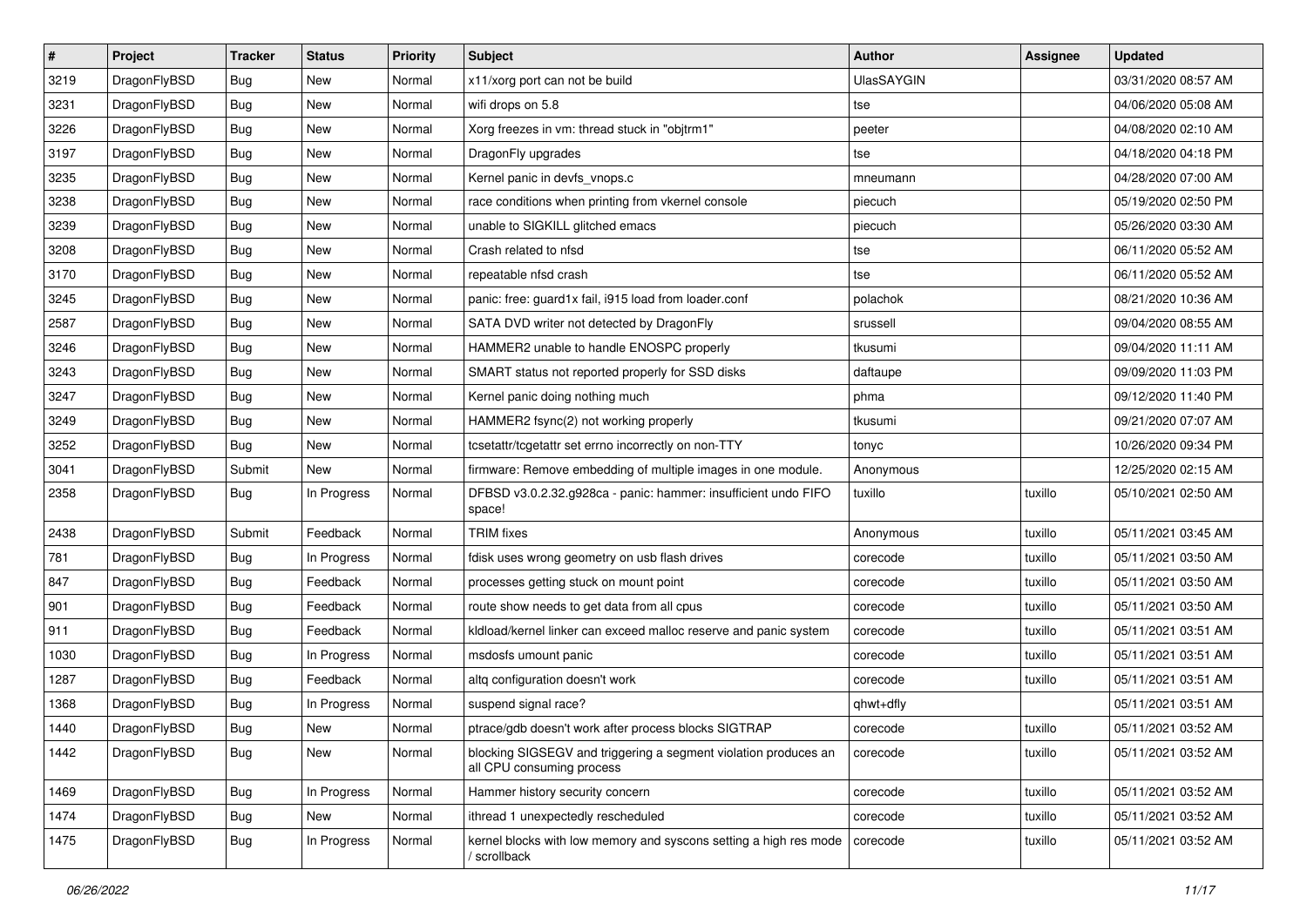| #    | Project      | <b>Tracker</b> | <b>Status</b> | <b>Priority</b> | Subject                                                                                                                                                  | Author         | Assignee | <b>Updated</b>      |
|------|--------------|----------------|---------------|-----------------|----------------------------------------------------------------------------------------------------------------------------------------------------------|----------------|----------|---------------------|
| 1528 | DragonFlyBSD | <b>Bug</b>     | In Progress   | Normal          | ktrace does not show proper return values for pipe(2)                                                                                                    | corecode       | tuxillo  | 05/11/2021 03:52 AM |
| 1547 | DragonFlyBSD | <b>Bug</b>     | In Progress   | Normal          | disklabel64 automatic sizing                                                                                                                             | corecode       | tuxillo  | 05/11/2021 03:52 AM |
| 1556 | DragonFlyBSD | <b>Bug</b>     | New           | Normal          | many processes stuck in "hmrrcm", system unusable                                                                                                        | corecode       | tuxillo  | 05/11/2021 03:52 AM |
| 1583 | DragonFlyBSD | <b>Bug</b>     | In Progress   | Normal          | panic: assertion: cursor->trans->sync_lock_refs > 0 in<br>hammer_recover_cursor                                                                          | corecode       | tuxillo  | 05/11/2021 03:53 AM |
| 1584 | DragonFlyBSD | <b>Bug</b>     | In Progress   | Normal          | can't use ssh from jail: debug1: read passphrase: can't open<br>/dev/tty: Device busy                                                                    | corecode       | tuxillo  | 05/11/2021 03:53 AM |
| 1587 | DragonFlyBSD | Bug            | Feedback      | Normal          | can't gdb across fork                                                                                                                                    | corecode       | tuxillo  | 05/11/2021 03:54 AM |
| 1594 | DragonFlyBSD | <b>Bug</b>     | New           | Normal          | Kernel panic during boot from Live CD on Dell E6400                                                                                                      | bodie          |          | 05/11/2021 03:54 AM |
| 2544 | DragonFlyBSD | <b>Bug</b>     | New           | Normal          | live DVD system boot (menu option 1) caused db> prompt on<br>PE1950                                                                                      | estrabd        |          | 05/11/2021 03:54 AM |
| 2630 | DragonFlyBSD | Bug            | New           | Normal          | Bring in latest iconv fixes from FreeBSD10 as well as csmapper<br>updates                                                                                | tuxillo        |          | 05/11/2021 03:54 AM |
| 2641 | DragonFlyBSD | <b>Bug</b>     | New           | Normal          | Panic when loading natapci as module                                                                                                                     | tuxillo        |          | 05/11/2021 03:54 AM |
| 2647 | DragonFlyBSD | <b>Bug</b>     | New           | Normal          | HAMMER panic on 3.6.0                                                                                                                                    | tuxillo        |          | 05/11/2021 03:54 AM |
| 2708 | DragonFlyBSD | <b>Bug</b>     | New           | Normal          | unable to send TCP nor UDP on age(4) interface                                                                                                           | dermiste       |          | 05/11/2021 03:54 AM |
| 604  | DragonFlyBSD | <b>Bug</b>     | In Progress   | Normal          | 1.8.1-RELEASE - clock runs fast on mainboard ASUS P5A-B                                                                                                  | yeti           |          | 05/11/2021 03:55 AM |
| 2067 | DragonFlyBSD | <b>Bug</b>     | <b>New</b>    | Normal          | sound/pcm: "play interrupt timeout, channel dead"                                                                                                        | matthiasr      |          | 05/11/2021 03:55 AM |
| 2808 | DragonFlyBSD | <b>Bug</b>     | New           | Normal          | X freeze by switching between X and VT - results in black screen                                                                                         | lukesky333     |          | 05/11/2021 03:55 AM |
| 998  | DragonFlyBSD | <b>Bug</b>     | In Progress   | Normal          | Unconfiguring a vn while it is mounted                                                                                                                   | rumcic         | tuxillo  | 05/11/2021 04:00 AM |
| 1101 | DragonFlyBSD | <b>Bug</b>     | Feedback      | Normal          | ohci related panic                                                                                                                                       | polachok       |          | 05/11/2021 04:00 AM |
| 1181 | DragonFlyBSD | <b>Bug</b>     | In Progress   | Normal          | ACX111 panic                                                                                                                                             | elekktretterr  |          | 05/11/2021 04:00 AM |
| 1218 | DragonFlyBSD | <b>Bug</b>     | In Progress   | Normal          | panic: assertion: $error == 0$ in hammer start transaction                                                                                               | rumcic         |          | 05/11/2021 04:00 AM |
| 1282 | DragonFlyBSD | <b>Bug</b>     | Feedback      | Normal          | panic (trap 12) when booting SMP kernel on Atom 330 (dual core)                                                                                          | tomaz.borstnar |          | 05/11/2021 04:00 AM |
| 1293 | DragonFlyBSD | Bug            | New           | Normal          | 2.2.1-REL Installer Request                                                                                                                              | mk             | tuxillo  | 05/11/2021 04:00 AM |
| 1332 | DragonFlyBSD | Bug            | Feedback      | Normal          | DFBSD 2.2 - Booting usbcdrom/usbsticks on thinkpad hangs on<br>"BTX Halted"                                                                              | tuxillo        |          | 05/11/2021 04:00 AM |
| 1336 | DragonFlyBSD | Bug            | In Progress   | Normal          | Still looking for reports of missed directory entries w/ HAMMER                                                                                          | dillon         |          | 05/11/2021 04:00 AM |
| 1387 | DragonFlyBSD | <b>Bug</b>     | Feedback      | Normal          | zero-size malloc and ps: kvm_getprocs: Bad address                                                                                                       | qhwt+dfly      |          | 05/11/2021 04:00 AM |
| 1411 | DragonFlyBSD | <b>Bug</b>     | Feedback      | Normal          | Burning doesn't work with ahci(4)                                                                                                                        | nasso          | dillon   | 05/11/2021 04:00 AM |
| 1429 | DragonFlyBSD | <b>Bug</b>     | Feedback      | Normal          | vkernel bug - "mfree: m->m nextpkt != NULL"                                                                                                              | dillon         |          | 05/11/2021 04:00 AM |
| 1448 | DragonFlyBSD | <b>Bug</b>     | Feedback      | Normal          | panic: assertion: tp->tt_msg->tt_cpuid == mycpuid in<br>tcp_callout_active tcp_output tcp_usr_send netmsg_pru_send<br>netmsg_service tcpmsg_service_loop | dillon         |          | 05/11/2021 04:00 AM |
| 1454 | DragonFlyBSD | <b>Bug</b>     | Feedback      | Normal          | Unable to boot from external USB DVD drive                                                                                                               | elekktretterr  |          | 05/11/2021 04:01 AM |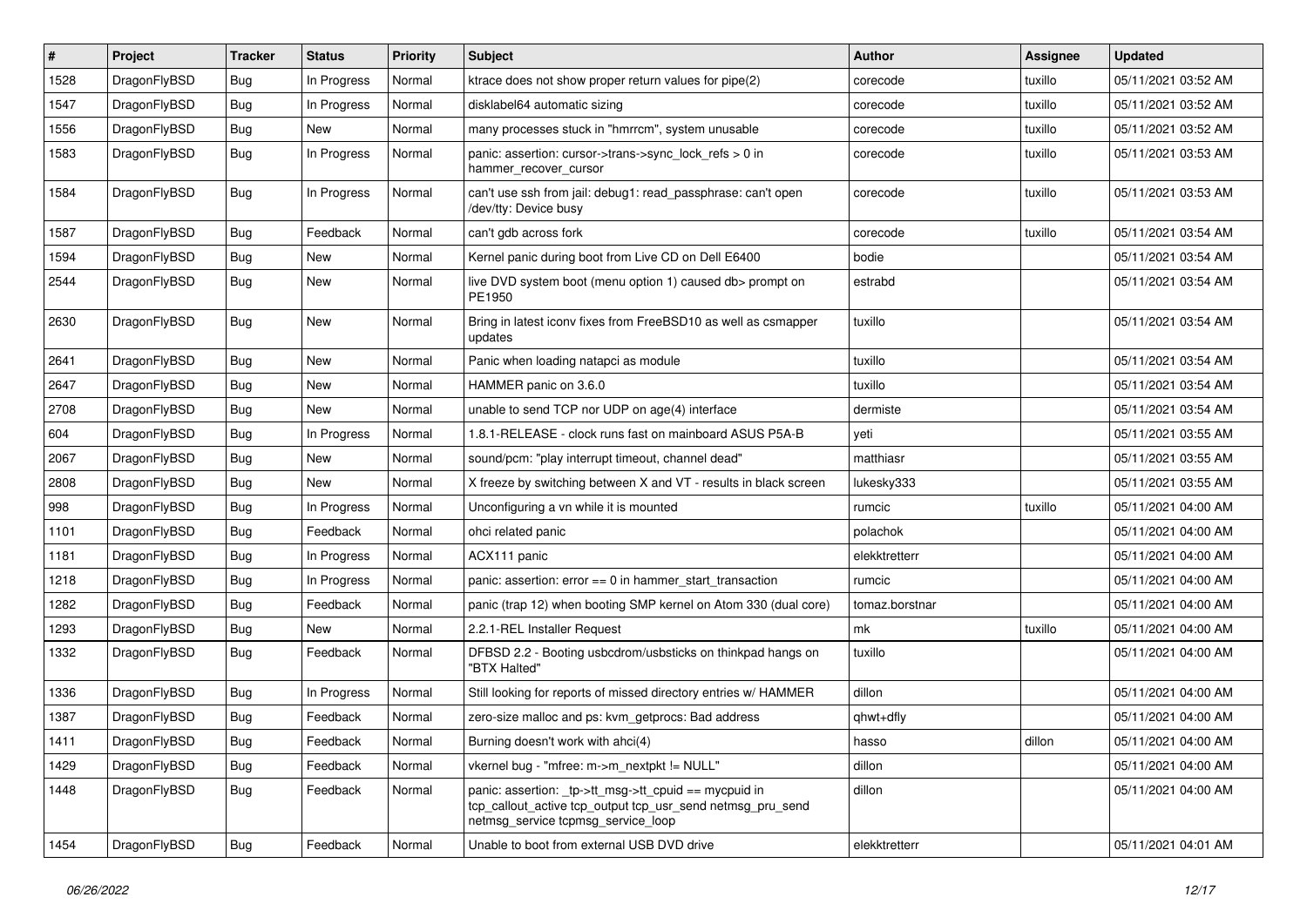| $\sharp$ | Project      | <b>Tracker</b> | <b>Status</b> | <b>Priority</b> | <b>Subject</b>                                                                                                       | <b>Author</b>   | Assignee  | <b>Updated</b>      |
|----------|--------------|----------------|---------------|-----------------|----------------------------------------------------------------------------------------------------------------------|-----------------|-----------|---------------------|
| 1481     | DragonFlyBSD | Bug            | Feedback      | Normal          | panic: assertion: kva_p(buf) in soopt_from_kbuf (after ipfw pipe<br>show, 2.2.1-R)                                   | combiner        |           | 05/11/2021 04:01 AM |
| 1486     | DragonFlyBSD | Bug            | Feedback      | Normal          | Interrupt storm related to SATA DVD device                                                                           | hasso           |           | 05/11/2021 04:01 AM |
| 1577     | DragonFlyBSD | Bug            | Feedback      | Normal          | panic: assertion: leaf->base.obj id == ip->obj id in<br>hammer_ip_delete_range                                       | qhwt+dfly       |           | 05/11/2021 04:01 AM |
| 168      | DragonFlyBSD | Bug            | In Progress   | Normal          | Livelocked limit engaged while trying to setup IPW wireless                                                          | mschacht        | sepherosa | 05/11/2021 04:05 AM |
| 1591     | DragonFlyBSD | Bug            | Feedback      | Normal          | Lenovo X301 hangs with AHCI Driver CMD TIMEOUT<br>$STS=d0<BSY>$                                                      | eocallaghan     |           | 05/11/2021 04:05 AM |
| 1613     | DragonFlyBSD | Bug            | Feedback      | Normal          | USB Keyboard not working on master                                                                                   | elekktretterr   |           | 05/11/2021 04:05 AM |
| 1618     | DragonFlyBSD | <b>Bug</b>     | Feedback      | Normal          | collision for 'struct pmap' when using RPC and <sys user.h=""></sys>                                                 | carenas         |           | 05/11/2021 04:05 AM |
| 1717     | DragonFlyBSD | <b>Bug</b>     | Feedback      | Normal          | HAMMER panic in hammer_cursor_down()                                                                                 | josepht1        |           | 05/11/2021 04:05 AM |
| 1744     | DragonFlyBSD | <b>Bug</b>     | In Progress   | Normal          | HAMMER fsstress panic in hammer_setup_child_callback                                                                 | vsrinivas       |           | 05/11/2021 04:05 AM |
| 1745     | DragonFlyBSD | Bug            | Feedback      | Normal          | kmalloc panic                                                                                                        | josepht         |           | 05/11/2021 04:05 AM |
| 1749     | DragonFlyBSD | <b>Bug</b>     | In Progress   | Normal          | HAMMER fsstress panic in hammer flush inode core<br>'ip->flush_state != HAMMER_FST_FLUSH'                            | vsrinivas       |           | 05/11/2021 04:06 AM |
| 2013     | DragonFlyBSD | Bug            | In Progress   | Normal          | oversized DMA request loop                                                                                           | josepht         |           | 05/11/2021 04:06 AM |
| 2852     | DragonFlyBSD | Bug            | New           | Normal          | Hammer File System - hangs on undo during system boot / mount -<br>will not recover on DragonFlyBSD newer than 3.6.0 | abale           |           | 05/11/2021 04:07 AM |
| 1192     | DragonFlyBSD | Submit         | New           | Normal          | KKASSERTs in sys/kern/uipc {msg,socket}.c are too strict                                                             | rumcic          |           | 05/11/2021 04:07 AM |
| 2717     | DragonFlyBSD | Submit         | Feedback      | Normal          | Out of range numeric handling                                                                                        | dclink          | tuxillo   | 05/11/2021 04:08 AM |
| 2921     | DragonFlyBSD | Submit         | <b>New</b>    | Normal          | Allow moused to accept userland mouse events                                                                         | tautolog        |           | 05/11/2021 04:08 AM |
| 2414     | DragonFlyBSD | <b>Bug</b>     | In Progress   | Normal          | Lenovo S10 acpi freeze (not new)                                                                                     | davshao         |           | 05/11/2021 04:13 AM |
| 3089     | DragonFlyBSD | <b>Bug</b>     | In Progress   | Normal          | vtnet(4) - disable TCP checksum offload by default                                                                   | jlane           | vadaszi   | 05/11/2021 04:14 AM |
| 2917     | DragonFlyBSD | <b>Bug</b>     | New           | Normal          | da8: reading primary partition table: error accessing offset<br>000000000000 for 512                                 | liweitianux     |           | 05/11/2021 08:43 PM |
| 3269     | DragonFlyBSD | Bug            | In Progress   | Normal          | Is double-buffer'd buf still required by HAMMER2 ?                                                                   | tkusumi         |           | 05/12/2021 04:09 PM |
| 2806     | DragonFlyBSD | Bug            | New           | Normal          | failed to configure a link-local address on ath0 (errno = 22)                                                        | Chingyuan       |           | 05/25/2021 01:00 AM |
| 3281     | DragonFlyBSD | <b>Bug</b>     | New           | Normal          | Crash after leaving unattended for a while                                                                           | bhaible         |           | 07/10/2021 03:32 AM |
| 3284     | DragonFlyBSD | Bug            | <b>New</b>    | Normal          | Wrong towlower() result for U+038A                                                                                   | bhaible         |           | 07/10/2021 03:34 AM |
| 3283     | DragonFlyBSD | <b>Bug</b>     | New           | Normal          | mknodat() cannot create FIFOs                                                                                        | bhaible         |           | 07/10/2021 03:34 AM |
| 3282     | DragonFlyBSD | Bug            | New           | Normal          | unexpected errno value from fopen()                                                                                  | bhaible         |           | 07/10/2021 03:34 AM |
| 3280     | DragonFlyBSD | Bug            | New           | Normal          | KMS console and i915(4) not working in 6.0                                                                           | cmusser         |           | 07/10/2021 03:35 AM |
| 3276     | DragonFlyBSD | Submit         | New           | Normal          | Add option controlling whether gpt expand expands the last partition<br>(needs testing)                              | falsifian       |           | 07/10/2021 03:35 AM |
| 3278     | DragonFlyBSD | <b>Bug</b>     | New           | Normal          | Second screen image is distorted                                                                                     | arcade@b1t.name |           | 07/10/2021 03:36 AM |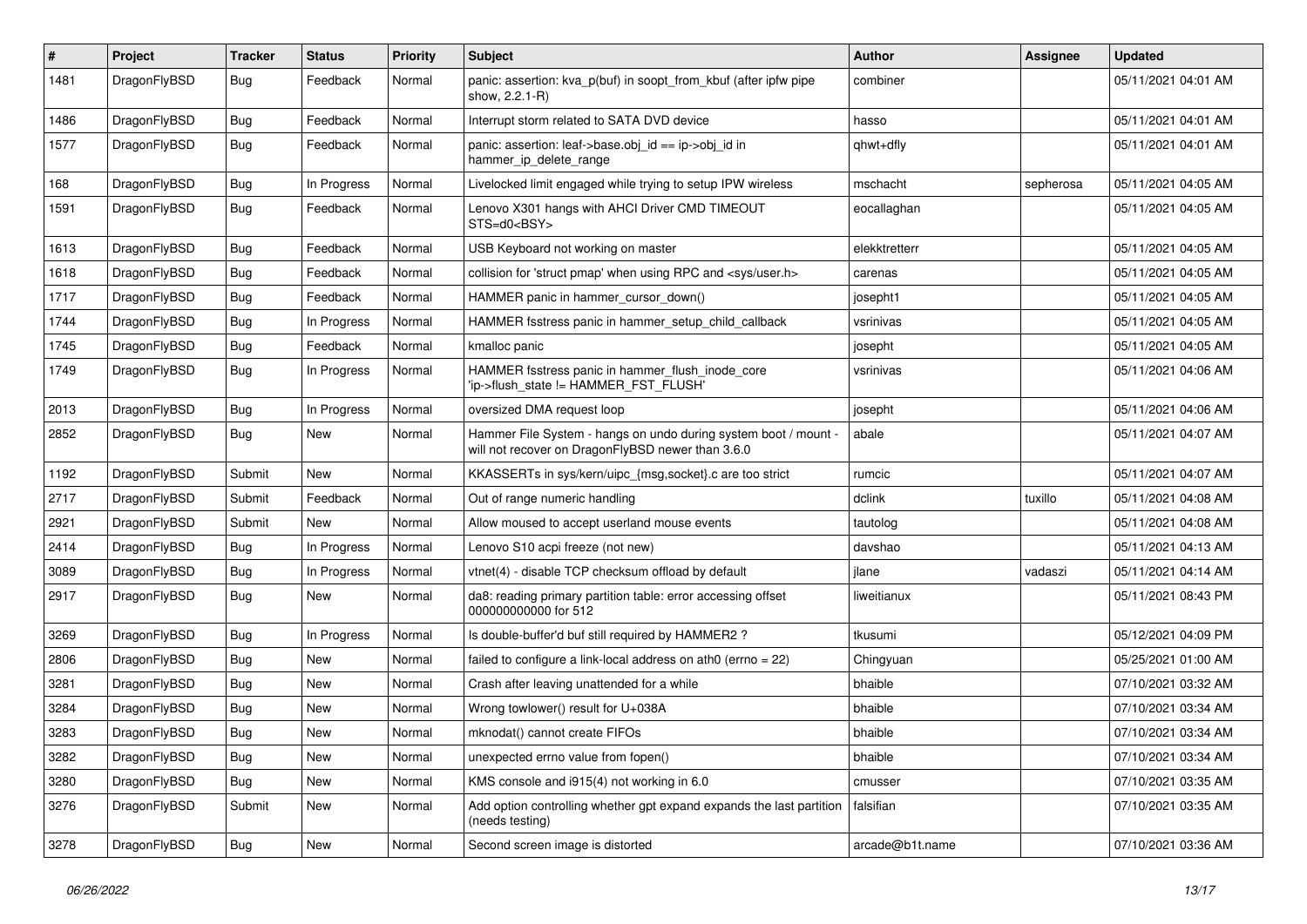| $\#$ | Project      | <b>Tracker</b> | <b>Status</b> | <b>Priority</b> | Subject                                                                                                   | <b>Author</b>    | Assignee | <b>Updated</b>      |
|------|--------------|----------------|---------------|-----------------|-----------------------------------------------------------------------------------------------------------|------------------|----------|---------------------|
| 3189 | DragonFlyBSD | Bug            | New           | Normal          | Allow DragonFly Mail Agent to accept an alternate config via<br>command line switch                       | iang             |          | 08/16/2021 12:42 AM |
| 3031 | DragonFlyBSD | Submit         | In Progress   | Normal          | Update drm/radeon to Linux 4.7.10 as much as possible                                                     | davshao          | ftigeot  | 08/19/2021 12:33 PM |
| 3145 | DragonFlyBSD | Submit         | In Progress   | Normal          | Update libelf to FreeBSD 12 current and build as base library usable<br>by ports                          | davshao          | tuxillo  | 08/20/2021 03:58 PM |
| 3201 | DragonFlyBSD | Submit         | <b>New</b>    | Normal          | Fixes make search display                                                                                 | htse             |          | 08/20/2021 04:02 PM |
| 1398 | DragonFlyBSD | Submit         | In Progress   | Normal          | hdestroy(3) restricts hash key to point to malloc'ed space                                                | Anonymous        |          | 08/20/2021 04:06 PM |
| 3298 | DragonFlyBSD | <b>Bug</b>     | New           | Normal          | Running "w" and having logged in via XDM through VNC, "w" prints<br>an extra error message                | piecuch          |          | 10/25/2021 09:16 AM |
| 3302 | DragonFlyBSD | Bug            | <b>New</b>    | Normal          | Will not boot on System76 Lemur Pro (lemp10)                                                              | piecuch          |          | 11/03/2021 10:21 AM |
| 3295 | DragonFlyBSD | <b>Bug</b>     | In Progress   | Normal          | Adapt devel/libvirt for nvmm                                                                              | tuxillo          | tuxillo  | 11/03/2021 04:56 PM |
| 3299 | DragonFlyBSD | <b>Bug</b>     | In Progress   | Normal          | DragonFlyBSD reports utterly wrong uptime (most of the time, right<br>after booting in)                   | adrian           |          | 11/11/2021 01:43 PM |
| 2644 | DragonFlyBSD | <b>Bug</b>     | Feedback      | Normal          | 3.6.0-REL trap 9 on boot                                                                                  | memmerto         |          | 11/27/2021 08:08 AM |
| 2459 | DragonFlyBSD | <b>Bug</b>     | Feedback      | Normal          | apic problems with HP Probook 4510s                                                                       | thowe            |          | 11/27/2021 08:22 AM |
| 1718 | DragonFlyBSD | <b>Bug</b>     | Feedback      | Normal          | IDE disk drive not detected by x86_64 2.6.1 Live CD                                                       | bcox             |          | 11/27/2021 08:25 AM |
| 1661 | DragonFlyBSD | <b>Bug</b>     | In Progress   | Normal          | panic on password entry mount smb filesystem                                                              | vsrinivas        |          | 11/27/2021 08:29 AM |
| 1559 | DragonFlyBSD | <b>Bug</b>     | <b>New</b>    | Normal          | kernel trap                                                                                               | phma             |          | 11/27/2021 08:43 AM |
| 3301 | DragonFlyBSD | <b>Bug</b>     | <b>New</b>    | Normal          | Gkrellm from the packages is not showing logged in users in main<br>window, logged in users always $== 0$ | adrian           |          | 01/08/2022 04:24 AM |
| 3300 | DragonFlyBSD | Bug            | <b>New</b>    | Normal          | Running Xvnc from TigerVNC package through the INETD daemon<br>in TCP WAIT mode fails hard                | adrian           |          | 01/08/2022 04:25 AM |
| 3310 | DragonFlyBSD | Bug            | In Progress   | Normal          | NVMM+QEMU fail to boot with UEFI: Mem Assist Failed<br>[gpa=0xfffffff0]                                   | liweitianux      |          | 01/11/2022 03:22 PM |
| 2585 | DragonFlyBSD | <b>Bug</b>     | <b>New</b>    | Normal          | Dfly 3.4.3 on ESXi 5.1, HP Smart Array P410 passthrough<br>recognised, but not functioning                | yggdrasil        | swildner | 05/09/2022 08:14 AM |
| 3029 | DragonFlyBSD | <b>Bug</b>     | New           | Normal          | Running DflyBSD 4.8 on FreeBSD bhyve as a guest                                                           | iron             |          | 05/13/2022 04:33 AM |
| 1397 | DragonFlyBSD | <b>Bug</b>     | Feedback      | Normal          | jobs -I output inconsistency when called from script                                                      | Anonymous        | tuxillo  | 05/15/2022 05:07 AM |
| 1593 | DragonFlyBSD | <b>Bug</b>     | Feedback      | Normal          | panic: assertion: ccb == ap->ap_err_ccb in ahci_put_err_ccb                                               | ftigeot          | ftigeot  | 05/15/2022 05:09 AM |
| 1727 | DragonFlyBSD | <b>Bug</b>     | Feedback      | Normal          | CD boot panic (2.6.1) (usb?)                                                                              | kiril            |          | 05/15/2022 05:10 AM |
| 1700 | DragonFlyBSD | Submit         | In Progress   | Normal          | skip boot2 menu on <enter></enter>                                                                        | Johannes.Hofmann | tuxillo  | 05/15/2022 08:35 AM |
| 1774 | DragonFlyBSD | Bug            | New           | Normal          | New IP header cleanup branch available for testing                                                        | dillon           |          | 05/15/2022 10:59 AM |
| 1826 | DragonFlyBSD | Bug            | New           | Normal          | panic during boot: assertion so->so port  in tcp input                                                    | ftigeot          |          | 05/15/2022 11:05 AM |
| 1769 | DragonFlyBSD | <b>Bug</b>     | New           | Normal          | panic: assertion: _tp->tt_msg->tt_cpuid == mycpuid in<br>tcp callout active                               | pavalos          | sjg      | 05/15/2022 11:07 AM |
| 1836 | DragonFlyBSD | Bug            | New           | Normal          | Incorrect TCP checksum show up in tcpdump                                                                 | robgar1          |          | 05/15/2022 11:22 AM |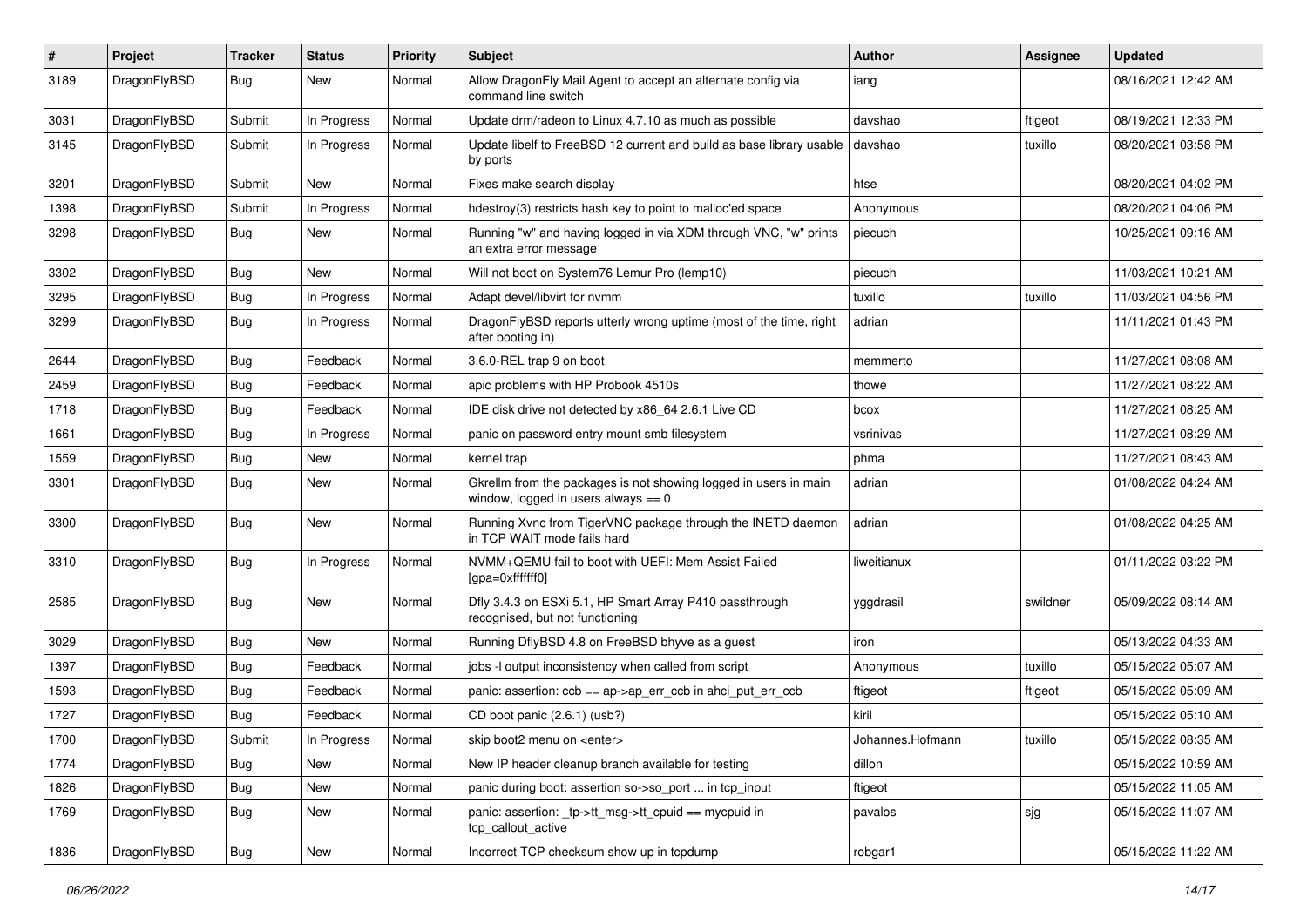| $\sharp$ | Project      | <b>Tracker</b> | <b>Status</b> | <b>Priority</b> | Subject                                                                                    | Author        | Assignee | <b>Updated</b>      |
|----------|--------------|----------------|---------------|-----------------|--------------------------------------------------------------------------------------------|---------------|----------|---------------------|
| 1818     | DragonFlyBSD | <b>Bug</b>     | <b>New</b>    | Normal          | panic: Bad tailq NEXT (kqueue issue ?)                                                     | ftigeot       |          | 05/15/2022 11:40 AM |
| 1877     | DragonFlyBSD | Bug            | New           | Normal          | Freeze during 1st hammer cleanup after new install                                         | elekktretterr |          | 05/15/2022 11:43 AM |
| 3312     | DragonFlyBSD | Submit         | New           | Normal          | hammer2: redundant chain modify after chain creation                                       | tkusumi       |          | 05/15/2022 01:35 PM |
| 1899     | DragonFlyBSD | <b>Bug</b>     | New           | Normal          | Keyboard doesn't work                                                                      | fransm        |          | 05/15/2022 03:32 PM |
| 3314     | DragonFlyBSD | Bug            | <b>New</b>    | Normal          | Bring virtio_console(4) from FreeBSD                                                       | tuxillo       | tuxillo  | 05/29/2022 08:24 AM |
| 1942     | DragonFlyBSD | <b>Bug</b>     | <b>New</b>    | Normal          | locking against myself in getcacheblk()?                                                   | qhwt.dfly     |          | 05/31/2022 02:15 PM |
| 243      | DragonFlyBSD | <b>Bug</b>     | Feedback      | Normal          | weird behavior in the shell                                                                | swildner      |          | 05/31/2022 02:51 PM |
| 1975     | DragonFlyBSD | <b>Bug</b>     | New           | Normal          | Applications seg fault in select() and poll()                                              | rumcic        |          | 05/31/2022 02:58 PM |
| 2042     | DragonFlyBSD | <b>Bug</b>     | New           | Normal          | kernel panic, when run boot0cfg                                                            | sepherosa     |          | 05/31/2022 03:01 PM |
| 1876     | DragonFlyBSD | Bug            | <b>New</b>    | Normal          | devfs in jail + logging out from console(ttyv1+) -> panic                                  | qhwt.dfly     | tuxillo  | 05/31/2022 03:24 PM |
| 2122     | DragonFlyBSD | Submit         | New           | Normal          | [Review] Fixes to the VFS layer                                                            | ftigeot       |          | 05/31/2022 03:25 PM |
| 2498     | DragonFlyBSD | <b>Bug</b>     | <b>New</b>    | Normal          | DFBSD v3.2.2-RELEASE - LIST_FIRST(&bp->b_dep) == NULL"<br>failed in vfs_vmio_release       | tuxillo       |          | 05/31/2022 04:09 PM |
| 3313     | DragonFlyBSD | Bug            | New           | Normal          | Can't boot from my live USB at all. The kernel loading process<br>hangs.                   | rempas        |          | 06/03/2022 12:16 AM |
| 3028     | DragonFlyBSD | Bug            | In Progress   | Normal          | installer: confusion of set/get disk encryption passphrase dialogs                         | liweitianux   | tuxillo  | 06/03/2022 05:13 PM |
| 3160     | DragonFlyBSD | Submit         | In Progress   | Normal          | State the implementation difference in pkill/pgrep manual                                  | sevan         | tuxillo  | 06/03/2022 05:15 PM |
| 2360     | DragonFlyBSD | Bug            | In Progress   | Normal          | Wishlist: virtio driver import                                                             | vsrinivas     |          | 06/04/2022 04:16 AM |
| 2509     | DragonFlyBSD | <b>Bug</b>     | New           | Normal          | Redefinition of DIRBLKSIZ in restore(8)                                                    | swildner      |          | 06/04/2022 04:40 AM |
| 806      | DragonFlyBSD | <b>Bug</b>     | Feedback      | Normal          | boot error on MacBook                                                                      | tralamazza    |          | 06/04/2022 05:28 AM |
| 3316     | DragonFlyBSD | Bug            | New           | Normal          | hammer2_dirent_create() allows creating >1 dirents with the same<br>name                   | tkusumi       |          | 06/05/2022 12:35 PM |
| 3317     | DragonFlyBSD | Bug            | In Progress   | Normal          | Network vtnet0 not working on Hetzner cloud                                                | mneumann      |          | 06/18/2022 03:55 AM |
| 1921     | DragonFlyBSD | <b>Bug</b>     | In Progress   | Normal          | we miss mlockall                                                                           | alexh         | tuxillo  | 06/18/2022 04:08 AM |
| 3318     | DragonFlyBSD | <b>Bug</b>     | In Progress   | Normal          | Segmenation fault when a process resumed with checkpt exits                                | zabolekar     | tuxillo  | 06/18/2022 08:24 AM |
| 731      | DragonFlyBSD | Bug            | <b>New</b>    | Normal          | system freeze on "slice too large"                                                         | corecode      | tuxillo  | 06/25/2022 04:01 AM |
| 742      | DragonFlyBSD | <b>Bug</b>     | In Progress   | Normal          | umount problems with multiple mounts                                                       | corecode      | tuxillo  | 06/25/2022 04:02 AM |
| 1920     | DragonFlyBSD | <b>Bug</b>     | New           | High            | system hangs                                                                               | zhtw          |          | 11/22/2010 08:59 AM |
| 2071     | DragonFlyBSD | i Bug          | <b>New</b>    | High            | Panic on assertion: (int)(flg->seq - seq) > 0 in hammer_flusher_flush<br>after inode error | vsrinivas     |          | 06/12/2011 07:59 AM |
| 2117     | DragonFlyBSD | <b>Bug</b>     | New           | High            | ACPI and/or bce(4) problem with 2.11.0.673.g0d557 on HP DL380<br>G6                        | pauska        |          | 08/22/2011 10:15 AM |
| 2140     | DragonFlyBSD | <b>Bug</b>     | New           | High            | hammer_io_delallocate panic with 'duplicate entry' message                                 | ttw           |          | 10/07/2011 12:22 PM |
| 2347     | DragonFlyBSD | <b>Bug</b>     | Feedback      | High            | Hammer PFSes destroy does not give back full space allocated to<br><b>PFS</b>              | sgeorge       |          | 07/19/2012 01:11 AM |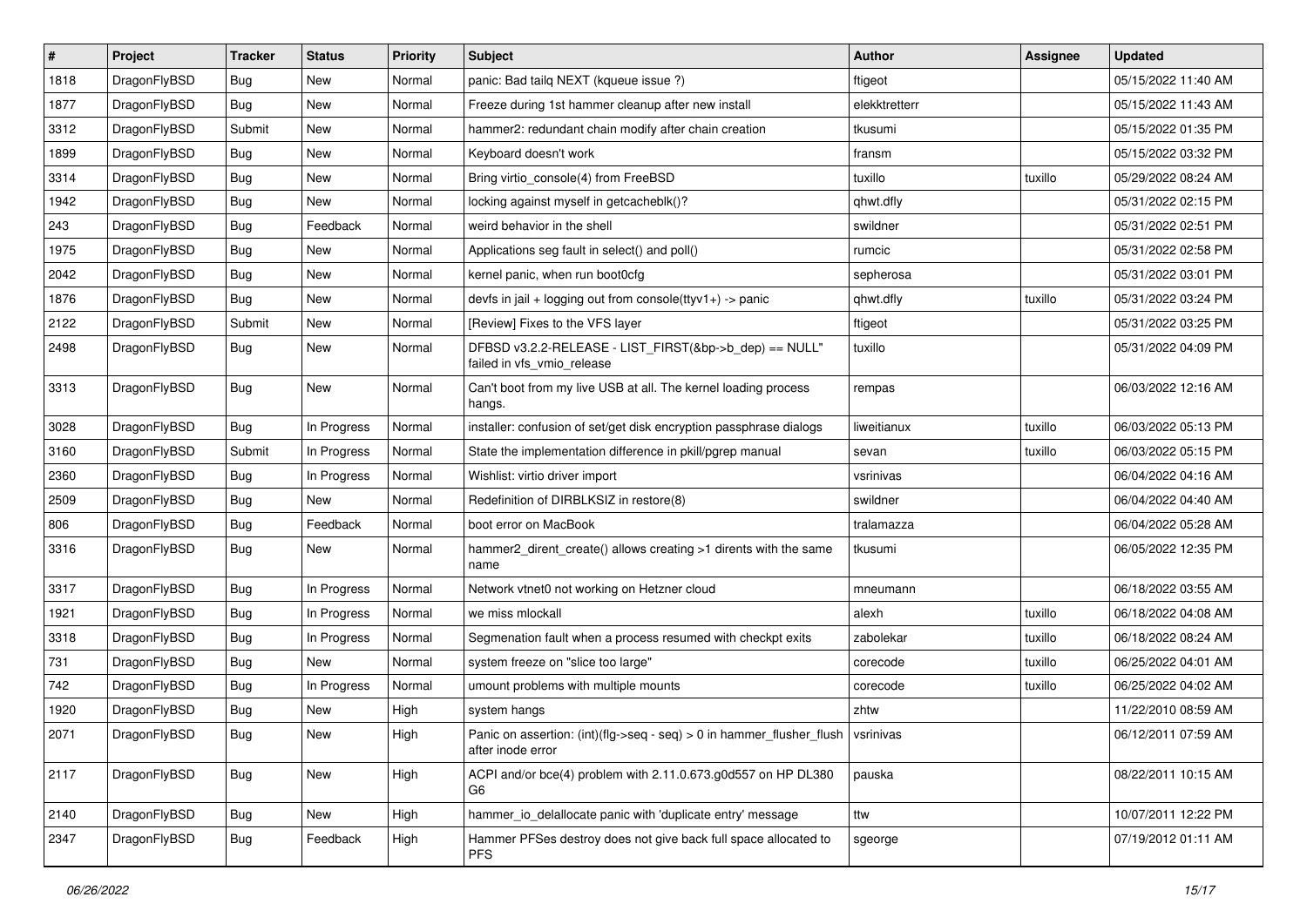| $\sharp$ | Project      | <b>Tracker</b> | <b>Status</b> | <b>Priority</b> | Subject                                                                                                                                                     | Author            | Assignee  | <b>Updated</b>      |
|----------|--------------|----------------|---------------|-----------------|-------------------------------------------------------------------------------------------------------------------------------------------------------------|-------------------|-----------|---------------------|
| 2296     | DragonFlyBSD | <b>Bug</b>     | In Progress   | High            |                                                                                                                                                             | thomas.nikolajsen |           | 08/30/2012 06:09 AM |
| 2421     | DragonFlyBSD | Bug            | New           | High            | Kernel panic: vm_fault: page 0xc0f70000 not busy!                                                                                                           | lentferj          |           | 10/03/2012 08:16 AM |
| 2396     | DragonFlyBSD | <b>Bug</b>     | Feedback      | High            | Latest 3.1 development version core dumps while destroying master<br><b>PFS</b>                                                                             | sgeorge           |           | 01/23/2013 04:10 PM |
| 2547     | DragonFlyBSD | Bug            | <b>New</b>    | High            | crashed while doing a dry run of pkg rolling-replace                                                                                                        | phma              |           | 04/18/2013 10:40 PM |
| 1185     | DragonFlyBSD | <b>Bug</b>     | New           | High            | need a tool to merge changes into /etc                                                                                                                      | wa1ter            |           | 02/18/2014 06:02 AM |
| 2657     | DragonFlyBSD | <b>Bug</b>     | New           | High            | Needs acl to migrate our servers                                                                                                                            | ferney            |           | 03/31/2014 11:37 AM |
| 2870     | DragonFlyBSD | Bug            | New           | High            | Broken text and icons when glamor acceleration is used                                                                                                      | 375gnu            | ftigeot   | 01/31/2016 12:13 AM |
| 2930     | DragonFlyBSD | <b>Bug</b>     | New           | High            | 'objcache' causes panic during 'nfs_readdir'                                                                                                                | tofergus          |           | 07/26/2016 01:09 PM |
| 2915     | DragonFlyBSD | Bug            | <b>New</b>    | High            | Hammer mirror-copy problem                                                                                                                                  | t_dfbsd           |           | 08/25/2016 05:28 AM |
| 3111     | DragonFlyBSD | Bug            | In Progress   | High            | Mouse lags every second heavily under X11                                                                                                                   | mneumann          |           | 12/12/2017 09:46 PM |
| 3129     | DragonFlyBSD | <b>Bug</b>     | New           | High            | Kernel panic with 5.2.0 on A2SDi-4C-HLN4F                                                                                                                   | stateless         |           | 04/24/2018 12:50 AM |
| 3124     | DragonFlyBSD | <b>Bug</b>     | New           | High            | DragonFlyBSD 5.0.2 with Hammer2 with UEFI install doesn't boot                                                                                              | wiesl             |           | 06/18/2019 05:07 AM |
| 3194     | DragonFlyBSD | <b>Bug</b>     | <b>New</b>    | High            | Hammer kernel crash on mirror-stream of PFS after upgrade<br>(assertion "cursor->flags &<br>HAMMER_CURSOR_ITERATE_CHECK" failed in<br>hammer_btree_iterate) | Anonymous         |           | 06/29/2019 01:32 PM |
| 3240     | DragonFlyBSD | Bug            | New           | High            | compile error because of openssl with /usr/dports/security/rhash for<br>mysql 8 install                                                                     | <b>UlasSAYGIN</b> |           | 06/04/2020 08:05 AM |
| 3266     | DragonFlyBSD | Bug            | <b>New</b>    | High            | Filesystems broken due to "KKASSERT(count &<br>TOK_COUNTMASK);"                                                                                             | tkusumi           |           | 03/15/2021 01:21 PM |
| 3205     | DragonFlyBSD | <b>Bug</b>     | Feedback      | High            | Go compiler net test failing                                                                                                                                | : dfbsd           | tuxillo   | 05/10/2021 02:45 AM |
| 884      | DragonFlyBSD | <b>Bug</b>     | In Progress   | High            | Performance/memory problems under filesystem IO load                                                                                                        | hasso             |           | 05/11/2021 03:50 AM |
| 1198     | DragonFlyBSD | <b>Bug</b>     | New           | High            | DDB loops panic in db_read_bytes                                                                                                                            | corecode          | tuxillo   | 05/11/2021 03:51 AM |
| 2736     | DragonFlyBSD | <b>Bug</b>     | <b>New</b>    | High            | kernel panics on acpi_timer_probe function                                                                                                                  | cnb               |           | 05/11/2021 03:55 AM |
| 2825     | DragonFlyBSD | <b>Bug</b>     | New           | High            | 3x dhclient = hanging system (objcache exhausted)                                                                                                           | jaccovonb         | sepherosa | 05/11/2021 03:55 AM |
| 2638     | DragonFlyBSD | Bug            | Feedback      | High            | Fix machdep.pmap mmu optimize                                                                                                                               | tuxillo           |           | 05/11/2021 04:07 AM |
| 2828     | DragonFlyBSD | Bug            | New           | High            | On AMD APUs and Bulldozer CPUs, the machdep.cpu_idle_hlt<br>sysctl should be 3 by default                                                                   | vadaszi           | vadaszi   | 05/11/2021 04:07 AM |
| 2495     | DragonFlyBSD | Bug            | New           | High            | DFBSD v3.3.0.960.g553fe7 - ocnt != 0" failed in<br>prop_object_release                                                                                      | tuxillo           |           | 05/31/2022 04:08 PM |
| 1831     | DragonFlyBSD | <b>Bug</b>     | Feedback      | High            | HAMMER "malloc limit exceeded" panic                                                                                                                        | eocallaghan       | dillon    | 06/04/2022 04:38 AM |
| 599      | DragonFlyBSD | <b>Bug</b>     | New           | Urgent          | 1.9.0 reproducable panic                                                                                                                                    | pavalos           |           | 12/22/2010 01:08 AM |
| 2141     | DragonFlyBSD | <b>Bug</b>     | New           | Urgent          | loader and/or documentation broken                                                                                                                          | sjg               |           | 01/20/2012 10:51 AM |
| 2423     | DragonFlyBSD | <b>Bug</b>     | New           | Urgent          | After multiple panics/locks, hitting KKASSERT in<br>hammer init cursor                                                                                      | rumcic            |           | 09/18/2012 02:28 AM |